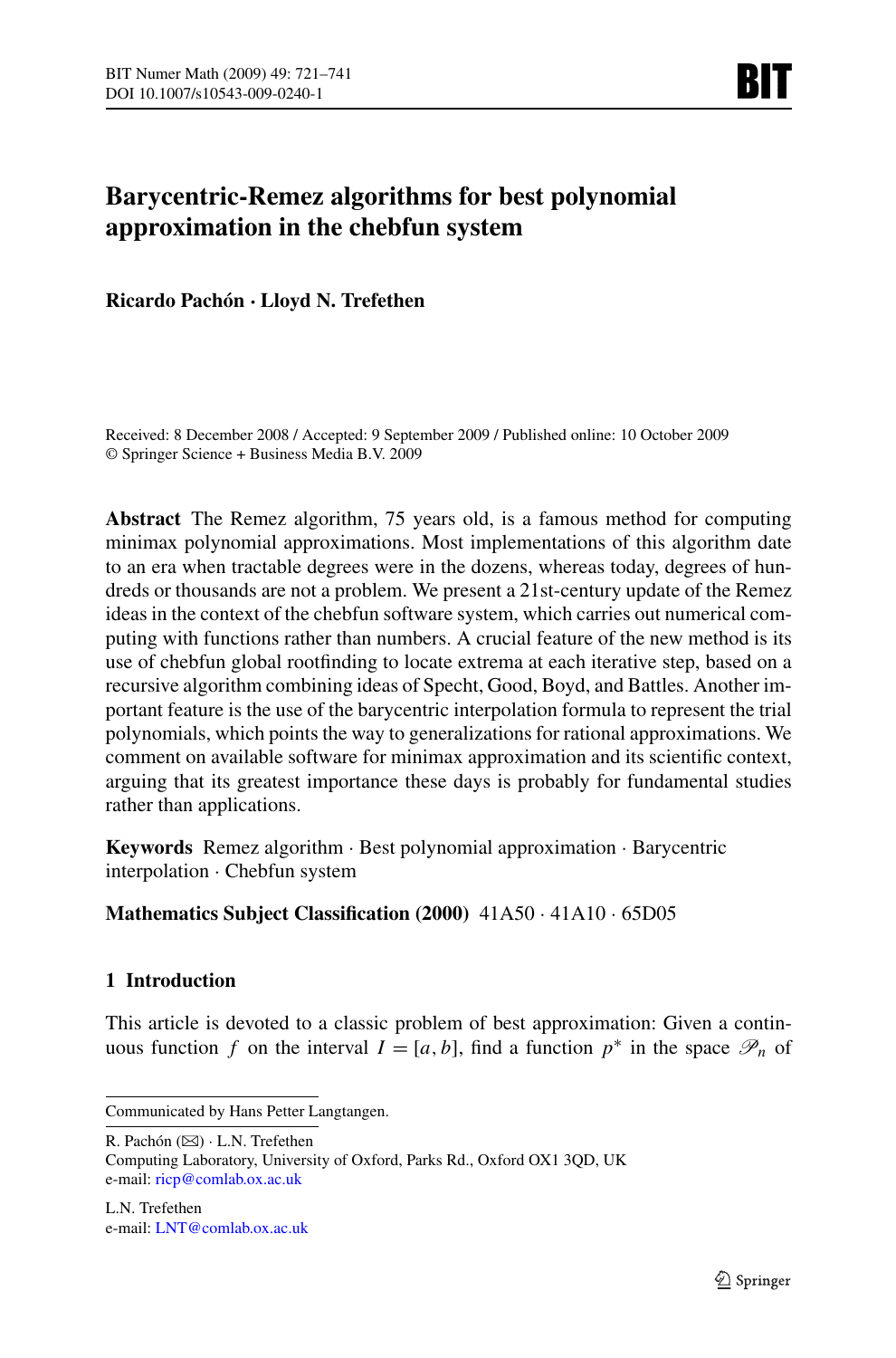polynomials of degree  $\leq n$  such that

$$
||f - p^*|| \le ||f - p|| \quad \text{for all } p \in \mathcal{P}_n,\tag{1.1}
$$

where  $\|\cdot\|$  is the supremum norm on *I*. The approximation  $p^*$  exists and is unique, and is known as the best, uniform, Chebyshev or minimax approximation to *f* . Discussions of this problem can be found in every book on approximation theory [\[11](#page-18-0), [15,](#page-18-0) [26,](#page-19-0) [30,](#page-19-0) [31,](#page-19-0) [37,](#page-19-0) [42](#page-19-0)].

Starting with Chebyshev himself, the best approximation problem was studied from the second half of the 19th century to the early 20th century, and by 1915 the main results had been established [[47\]](#page-19-0). A second wave of interest came in the 1950s and 1960s when computational aspects were investigated. The focus of much of this work was the algorithm introduced by Evgeny Yakovlevich Remez in a series of three papers published in 1934 [[39–41\]](#page-19-0), and in this period were developed a deep understanding of its theoretical properties as well as numerous variations for its practical implementation. In the 1970s the Remez algorithm also became a fundamental tool of digital signal processing, where it was introduced by Parks and McClellan in the context of filter design [\[36](#page-19-0)].

The 1970s are a long way back, but today's algorithmic techniques and available software for Remez calculations date mainly to that era. Concerning software, some items of note are

- ACM Algorithm 318, by Boothroyd in 1967 [[7\]](#page-18-0)
- ACM Algorithm 414, by Golub and Smith in 1971 [\[19](#page-19-0)]
- ACM Algorithm 604, by Sauer in 1983  $[43]$  $[43]$
- The Remes-difcor algorithm, by Kaufman, Leeming and Taylor [\[24](#page-19-0)]
- RATCH/DRATCH from the IMSL library [[34\]](#page-19-0)
- E02ACF from the NAG library [[33](#page-19-0)]
- REMES and FIRPM from Matlab's Signal Processing Toolbox [\[27](#page-19-0)]

Most of these go back many years and in fact, most of them do not solve the general best approximation problem as posed above but variants involving discrete variables or digital filtering. One can find a few other computer programs in circulation, but overall, it seems that there is no widely-used program at present for computing best approximations. Thus this is a topic that is very widely known among numerical mathematicians and engineers, but without much of a computational footprint.

If one considers applications, apart from signal processing, it is clear that in the early decades of computers minimax approximations played a role in approximation of special functions. For example, both polynomial and rational minimax approximations were used in the design of FUNPACK in the 1970s [\[12](#page-18-0)], the predecessor of SPECFUN [\[13](#page-18-0)]. This kind of application, however, appears to have faded with the years as computers have become more powerful and desiderata of scope and portability have grown more important than getting the last percentage point of efficiency from an approximation.

We believe that even if best approximations are not at the heart of computational science nowadays, they are such a fundamental idea, so basic a tool of approximation theory, that is desirable to be able to compute them easily. In the present article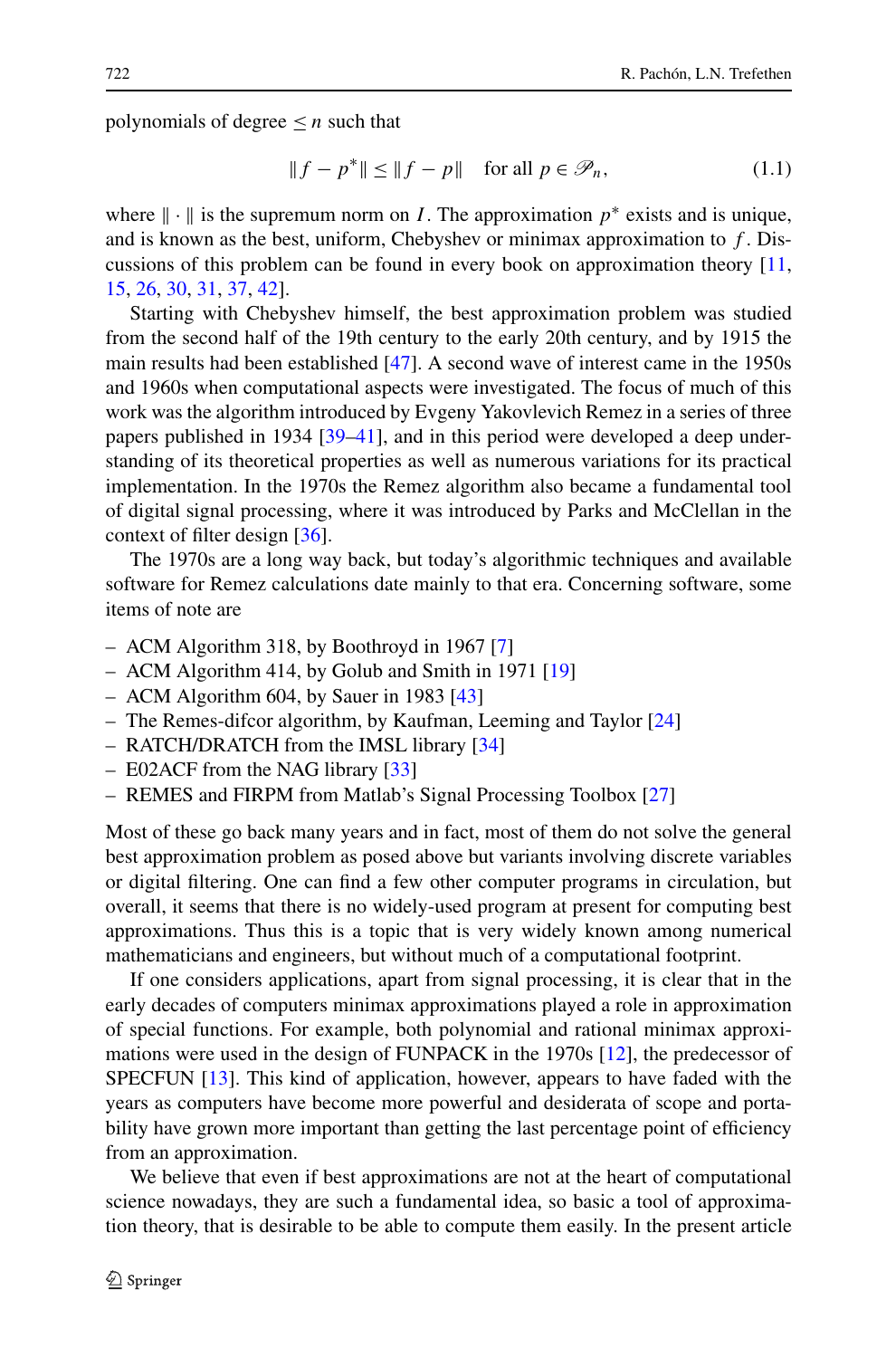we present an algorithm that achieves this, making it possible to compute a best approximation with a single command. For example, here we find the degree 100 best approximation to  $e^{|x|}$  in less than a second on a workstation:

```
\Rightarrow f = chebfun('exp(abs(x))');
\Rightarrow tic, p = \text{remez}(f, 100); toc
  Elapsed time is 0.715704 seconds.
>> norm(f-p,inf)
  ans = 0.002801440898864
```
The further command  $p$ lot( $f-p$ ) shows a beautiful curve with 103 points of equioscillation.

Our algorithm has five crucial features:

- Formulation within the chebfun system
- Barycentric Lagrange representation of polynomials
- Analytic formula for the leveled error
- Scaling barycentric weights by capacity
- Location of extrema by recursive Chebyshev rootfinding

The use of chebfun is new and brings many new angles to the problem, as we shall describe. (The reader can find expositions of the chebfun system in [[4\]](#page-18-0), [\[35](#page-19-0)] and www.comlab.ox.ac.uk/chebfun.) A barycentric representation was introduced previously by Parks and McLellan [\[36](#page-19-0)] for trigonometric approximations but may be new for algebraic polynomials, where the new feature of scaling by the logarithmic capacity of the approximation interval becomes crucial for robustness. Finally the method of localization of extrema at each iterative step is the most novel algorithmic feature of our method. In the past, parabolic and other approximations have been used which are fast but may miss extrema. The new approach relies instead on global representations of each error curve and global zerofinding, one of the hallmarks of the chebfun system. This makes possible an exceptionally high degree of reliability.

Section [2](#page-3-0) presents the classical Remez algorithm, emphasizing its two main steps: the computation of a trial reference (Sect. [2.1](#page-5-0)) and a trial polynomial (Sect. [2.2\)](#page-5-0). Section [3](#page-6-0) introduces the new barycentric-Remez algorithm together with its chebfun implementation. The codes presented in this section make it easy to explore properties of best approximations. In Sect. [4](#page-12-0) we show some of these possibilities. We compare the convergence of best approximants computed with chebfuns to Jackson-type bounds for continuous and Lipschitz continuous functions. Our short and efficient implementation allows us to replicate with little effort some of the computations associated with the disproof given by Varga and Carpenter in 1985 [[52\]](#page-20-0) of a conjecture formulated by Bernstein in 1914 for polynomial approximation of |*x*|. We conclude in Sect. [5](#page-18-0) with comments on the problem of extending the barycentric-Remez algorithm to rational approximation.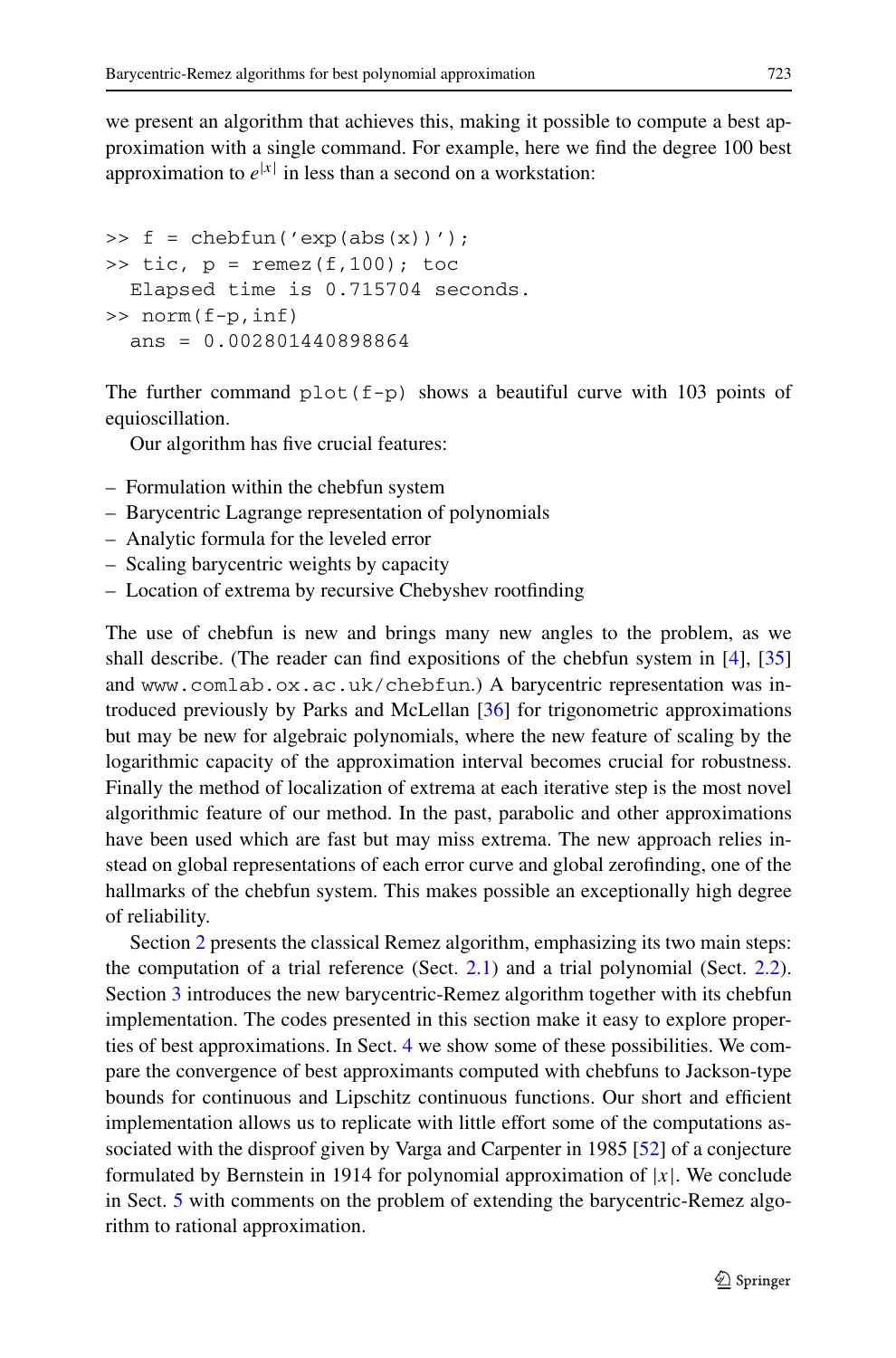# <span id="page-3-0"></span>**2 Classical Remez algorithm**

Since the best approximation is unique, we can define the operator that assigns to each continuous function its best polynomial approximation *p*<sup>∗</sup> of fixed degree. It is well known that this operator, although continuous, is nonlinear (for an example see [\[26](#page-19-0), p. 33]), and so we need iterative methods to compute  $p^*$ . The Remez algorithm is one such method. Other important algorithms are the differential correction algorithms, which rely on ideas of linear programming and are used to solve the discrete version of this problem [\[2](#page-18-0), [24](#page-19-0), [38](#page-19-0), [45](#page-19-0)]. We will not mention these methods further in this paper.

We begin our discussion of the Remez algorithm by recalling two theorems that are essential to it. The first was first proved by Borel in 1905 [[8\]](#page-18-0), [\[11](#page-18-0), p. 75], [\[37](#page-19-0), p. 77].

**Theorem 2.1** (Equioscillation property) *A polynomial*  $p \in \mathcal{P}_n$  *is the best approximation to f* (*that is,*  $p = p^*$ *) if and only if there exists a set of*  $n + 2$  *distinct points*  ${x_i}_{i=0}^{n+1}$  *in I* such that

$$
f(x_i) - p(x_i) = \lambda \sigma_i \|f - p^*\|, \quad i = 0, \dots, n+1,
$$
 (2.1)

*where*  $\sigma_i := (-1)^i$  *and*  $\lambda = 1$  *or*  $\lambda = -1$  *is fixed.* 



**Fig. 1** Best polynomial approximations (*thin lines*) of degrees 2, 5, 7 and 10 to  $f(x) = \sin(3\pi x) \exp(x)$ (*bold lines*) on [−1*,* 1]. The *dots* show the polynomial at the reference and the *dashed vertical bars* the corresponding errors, of equal lengths and alternating in orientation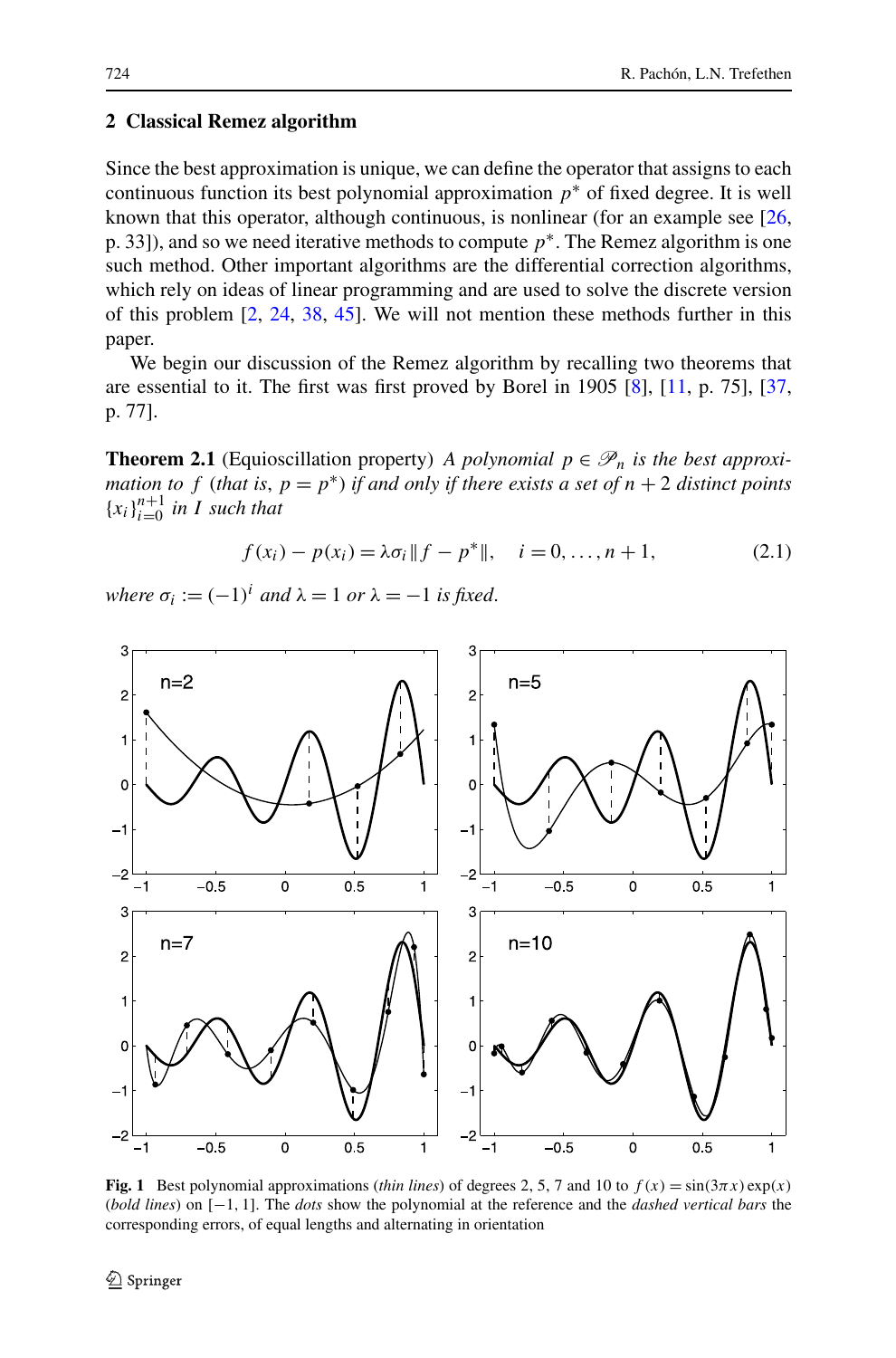<span id="page-4-0"></span>A set of points  $A^* := \{x_i\}_{i=0}^{n+1}$  $A^* := \{x_i\}_{i=0}^{n+1}$  $A^* := \{x_i\}_{i=0}^{n+1}$  that satisfies ([2.1](#page-3-0)) is called a *reference*. Figure 1 shows  $p^*$  for  $f(x) = \sin(3\pi x) \exp(x)$ ,  $I = [-1, 1]$  and  $n = 2, 5, 7$  and 10, and the references of 4, 7, 9 and 12 points respectively where  $f - p^*$  equioscillates. Analogous equioscillation properties hold for best rational, CF and Padé approximations [[50\]](#page-20-0).

Theorem [2.1](#page-3-0) can be generalized for approximations that satisfy the "Haar condition" [[37,](#page-19-0) p. 77], of which polynomials are a special case. This allows us to look for best approximations in other sets of functions, for example trigonometric polynomials, which are the ones used for the Parks-McClellan algorithm. This paper works only with polynomials, but we believe that our methods can be carried over to the trigonometric case.

The second theorem, proved by de la Vallée Poussin in 1910 [\[17](#page-19-0)], establishes an inequality between the alternating error of a trial polynomial and the error of the best approximation [[11,](#page-18-0) p. 77], [\[37](#page-19-0), Theorem 7.7].

**Theorem 2.2** (de la Vallée Poussin) *Let*  $p \in \mathcal{P}_n$  *and*  $\{y_i\}_{i=0}^{n+1}$  *be a set of*  $n+2$  *distinct points in I* such that sign $(f(y_i) - p(y_i)) = \lambda \sigma_i$ ,  $i = 0, ..., n + 1$ , with  $\sigma_i$  and  $\lambda$ *defined as in Theorem* [2.1.](#page-3-0) *Then, for every*  $q \in \mathcal{P}_n$ ,

$$
\min_{i} |f(y_i) - p(y_i)| \le \max_{i} |f(y_i) - q(y_i)|,\tag{2.2}
$$

*and in particular*,

$$
\min_{i} |f(y_i) - p(y_i)| \le ||f - p^*|| \le ||f - p||. \tag{2.3}
$$

Theorem 2.2 asserts that a polynomial  $p \in \mathcal{P}_n$  whose error oscillates  $n + 2$  times is "near-best" in the sense that

$$
||f - p|| \le C ||f - p^*||, \quad C = \frac{||f - p||}{\min_i |f(y_i) - p(y_i)|} \ge 1.
$$
 (2.4)

The Remez algorithm constructs a sequence of trial references  $\{A_k\}$  and trial polynomials { $p_k$ } that satisfy this alternation condition in such a way that  $C \to 1$  as  $k \to \infty$ . At the *k*th step the algorithm starts with a trial reference  $A_k$  and then computes a polynomial *pk* such that

$$
f(x_i) - p_k(x_i) = \sigma_i h_k, \quad x_i \in A_k,
$$
\n(2.5)

where  $h_k$  is the *leveled error* (positive or negative), defined as  $h_k := f(x_i) - p_k(x_i)$ for all  $x_i \in A_k$ . Then, a new trial reference  $A_{k+1}$  is computed from the extrema of  $f - p_k$  in such a way that  $|h_{k+1}| \geq |h_k|$  is guaranteed. This monotonic increase of the leveled error is the key observation in showing that the algorithm converges to *p*<sup>∗</sup> [\[37](#page-19-0), Theorem 9.3]. In Sect. [2.1](#page-5-0) we explain how to compute a trial polynomial and leveled error from a given trial reference, and in Sect. [2.2](#page-5-0) we show how to adjust the trial reference from the error of the trial polynomial.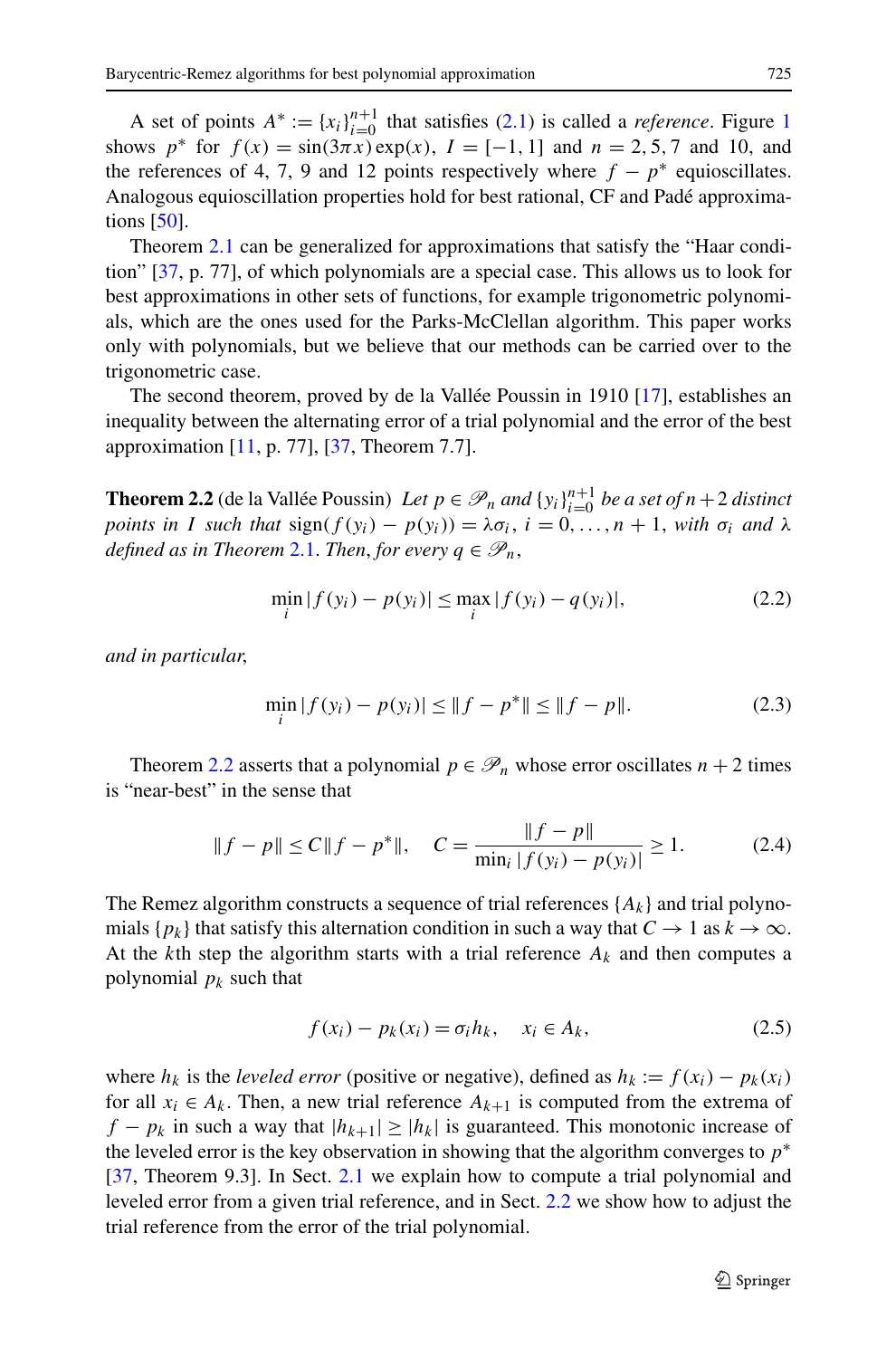#### <span id="page-5-0"></span>2.1 From a trial reference to a trial polynomial

We let  $\{\phi_i; j = 0, 1, \ldots, n\}$  be a basis of  $\mathcal{P}_n$  and express the elements of the latter in the form

$$
p(x) = \sum_{j=0}^{n} c_j \phi_j(x).
$$

A continuous function *f* and a set  $\{x_i\}_{i=0}^{n+1}$  of  $n+2$  points uniquely determine a polynomial *p* and a leveled error *h* such that ([2.5](#page-4-0)) is satisfied. The conditions ([2.5](#page-4-0)) amount to a linear system of  $n + 2$  equations in  $n + 2$  unknowns:  $n + 1$  parameters to describe the polynomial, plus the unknown *h*:

$$
\begin{pmatrix}\n\phi_0(x_0) & \phi_1(x_0) & \cdots & \phi_n(x_0) \\
\phi_0(x_1) & \phi_1(x_1) & \cdots & \phi_n(x_1) \\
\vdots & \vdots & & \vdots \\
\phi_0(x_n) & \phi_1(x_n) & \cdots & \phi_n(x_n) \\
\phi_0(x_{n+1}) & \phi_1(x_{n+1}) & \cdots & \phi_n(x_{n+1})\n\end{pmatrix}\n\begin{pmatrix}\nc_0 \\
c_1 \\
\vdots \\
c_n\n\end{pmatrix}\n=\n\begin{pmatrix}\nf(x_0) + \sigma_0 h \\
f(x_1) + \sigma_1 h \\
\vdots \\
f(x_n) + \sigma_n h \\
f(x_{n+1}) + \sigma_{n+1} h\n\end{pmatrix}.
$$
\n(2.6)

We emphasize that this is the classical formulation. In the next section we shall recommend different methods for representing *p* and determining *h*.

#### 2.2 From a trial polynomial to a new trial reference

Suppose that for a trial reference  $A_k$  there is a polynomial  $p_k$  such that  $f(x_i)$  −  $p_k(x_i) = \sigma_i h_k$  but  $|h_k| < ||f - p^*||$ . The goal is to obtain a new reference  $A_{k+1} =$  ${y_i}_{i=0}^{n+1}$  where the error of the polynomial  $p_{k+1} \in \mathcal{P}_n$  equioscillates with leveled error  $|h_{k+1}| > |h_k|$ . The key to finding the new reference is Theorem [2.2](#page-4-0).

Since  $f(y_i) - p_{k+1}(y_i)$  will equioscillate, the right side of ([2.2](#page-4-0)) will be equal to  $h_{k+1}$ . Thus, to be sure of increasing the leveled error, the replacement of  $A_k$  by  $A_{k+1}$ must satisfy

$$
|h_k| \le \min_i |f(y_i) - p_k(y_i)|, \quad y_i \in A_{k+1}.
$$
 (2.7)

That is, the polynomial  $p_k$  must oscillate on  $A_{k+1}$  (but not necessarily equioscillate) with amplitude greater than or equal to  $|h_k|$ . If condition (2.7) is satisfied, it follows from ([2.2](#page-4-0)) that the leveled error increases from  $p_k$  to  $p_{k+1}$ .

Remez proposed two strategies to achieve this. One is to move one of the points of  $A_k$  to the abscissa of the global extremum while keeping the sign alternation; the other is to replace all the points of  $A_k$  by  $n + 2$  oscillating local extrema satisfying  $(2.7)$  and to include in  $A_{k+1}$  the abscissa of the global extremum. These strategies are known as the first and second Remez algorithms, respectively.

More specifically, the first Remez algorithm constructs  $A_{k+1}$  by exchanging a point  $x_{old}$  ∈  $A_k$  with the global extremum  $x_{new}$  of  $f - p_k$  in such a way that the alternation of signs of the error is maintained. If  $x_0 < x_{\text{new}} < x_{n+1}$ , then  $x_{\text{old}}$  is the closest point in  $A_k$  for which the error has the same sign as at  $x_{\text{new}}$ . If  $x_{\text{new}} < x_0$  and the signs of  $x_{\text{new}}$  and  $x_0$  coincide then  $x_{\text{old}}$  is  $x_0$ ; if  $x_{\text{new}} < x_0$  but the signs of  $x_{\text{new}}$ and  $x_0$  are different, then  $x_{old}$  is  $x_{n+1}$ . Similar rules apply if  $x_{new} > x_{n+1}$ .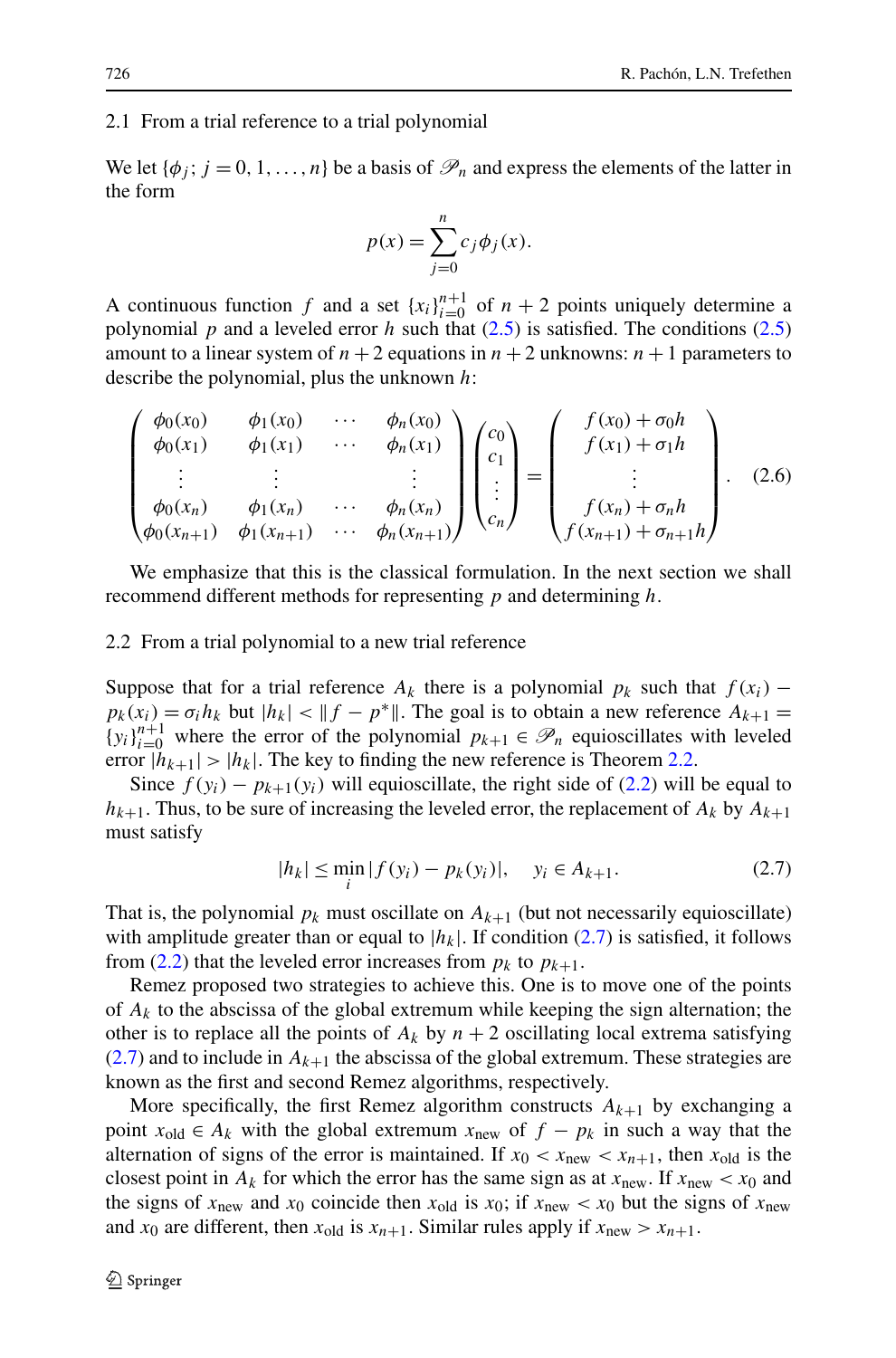<span id="page-6-0"></span>The second Remez algorithm constructs the set  $\tilde{A}^{k+1}$  of points in  $A^k$  and local extrema  $x_r$  of  $f - p_k$  such that  $|(f - p_k)(x_r)| > |h_k|$ . Then, for each subset of  $\tilde{A}^{k+1}$  of consecutive points with the same sign it keeps only one for which  $|f - p_k|$  attains the largest value. From the resulting set,  $A_{k+1}$  is obtained by choosing  $n+2$  consecutive points that include the global extremum of  $f - p_k$ .

Assuming *f* is twice differentiable, the error of the Remez algorithm decays at a quadratic rate if we measure error at every  $n + 2$  steps in the case of the first Remez algorithm [\[37](#page-19-0), Sect. 9.4] and at every step in the case of the second [\[53](#page-20-0)].

#### **3 The new Remez algorithm and its chebfun implementation**

We present our algorithm in six subsections. Each of the first five focuses on one of the main features that distinguishes it from previous work, and in the last one we discuss the possibility of using CF approximation for the initial guess.

# 3.1 Formulation within the chebfun system

A major fact about this work is that our algorithm is not a standalone product but part of the chebfun system, which was introduced in its original form by Battles and Trefethen in 2004 [[4\]](#page-18-0) and has subsequently developed into a widely capable software system for computing with functions of one real variable. The principle of the chebfun system is that it works with functions themselves rather than with numbers, operating upon them with overloads of familiar Matlab commands for dealing with vectors such as sum, abs, max or diff. Each chebfun is represented by one or more polynomial interpolants through Chebyshev points on subintervals, enabling the system to compute rapidly and to nearly machine precision with almost any piecewise smooth function on a bounded interval. See http://www.comlab.ox.ac.uk/chebfun for more information.

From a user's point of view, this framework changes the nature of possible Remez explorations fundamentally. The command  $r$ emez in Fig. [2](#page-7-0), included in the chebfun system since version 2.0501, produces the chebfun p of the best polynomial approximation of degree n of a chebfun f. A single line of code like

 $\Rightarrow$  f = chebfun('tanh(10\*x)'); plot(f-remez(f,50))

produces an equioscillating error curve in a fraction of a second. It is an easy matter quickly to compare best approximants on the fly of dozens of different degrees, or of dozens of functions.

The generality of the function representation in the chebfun system makes it possible to compute best approximations to even very complicated functions. The output p is of course a polynomial, and it is interesting that in this framework the input f is also a polynomial or a piecewise polynomial. This fact of implementation has important consequences for our method of finding extrema discussed in Sect. [3.5](#page-10-0).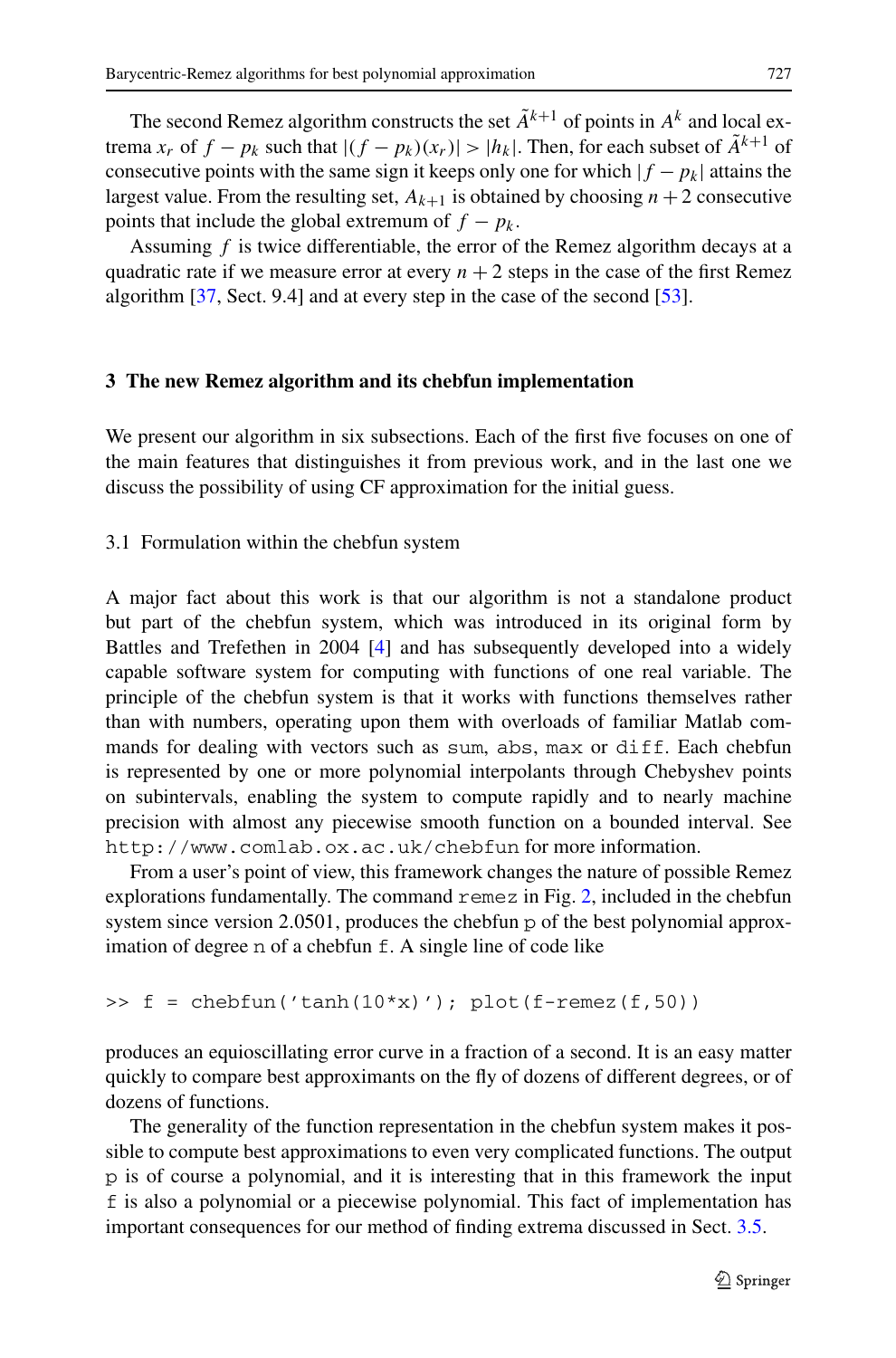```
function [p, err] = remez(f, n); % compute deg n BA to chebfun f
iter = 1; delta = 1; deltamin = delta;
[a,b] = domain(f);xk = \text{chebpts}(n+2); xo = xk; <br> & initial reference
sigma = (-1) \cdot (0:n+1); % alternating signs
normf = norm(f);while (delta/normf > 1e-14) & iter <= 20
 fk = fewal(f, xk); <br> & function values
 w = bary\_weights(xk);<br>
h = (w' * fk) / (w' * sigma);<br>
\text{levelled reference error}h = (w'*fk)/(w'*sigma);<br>
if h==0, h = 1e-19; end<br>
% perturb error if necessa
                                   % perturb error if necessary
 pk = fk - h*sigma; % polynomial vals in the
 p=chebfun(@(x)bary(x,pk,xk,w),n+1); % reference chebfun of trial
 e = f - p; % polynomial chebfun of the
 [xk,err] = exchange(xk,e,h,2); % error replace reference
 if err/normf > 1e5 % if overshoot, recompute with
     [xk,err] = exchange(xo,e,h,1); % one-point exchange
 end
 xo = xk;
 delta = err - abs(h); % stopping value
 if delta < deltamin, % store poly with minimal norm
     deltamin = delta;
     pmin = p; errmin = err;
 end
 iter = iter + 1;end
p = pmin; err = errmin;
```
**Fig. 2** Code of the Remez algorithm in the chebfun system (slightly but only slightly simplified). The input arguments are a chebfun  $f$  and the degree n of the polynomial to be computed and the output arguments are a chebfun p of the best polynomial approximation to f and the error err

#### 3.2 Barycentric Lagrange representation of polynomials

The choice of basis  $\{\phi_i\}$  for  $\mathcal{P}_n$  is crucial in the numerical solution of ([2.6](#page-5-0)) [\[18](#page-19-0)] for the computation of the trial polynomials. The monomial basis, for example, is a terrible choice: the condition number of the resulting Vandermonde matrix grows exponentially in general [\[22,](#page-19-0) p. 417]. The use of Chebyshev polynomials will usually improve matters, but can still result in an ill-conditioned system for arbitrary sets of points [[1\]](#page-18-0).

A much better choice, however, is a Lagrange basis: Given a set  $\{\tilde{x}_j\}_{j=0}^n$  of  $n+1$ prescribed interpolation points, our representation of  $p(x)$ ,  $x \in I$ , is mathematically equivalent to

$$
p(x) = \sum_{j=0}^{n} p(\tilde{x}_j) \ell_j(x), \quad \ell_j = \frac{\prod_{\nu=0, \nu \neq j}^{n} (x - \tilde{x}_\nu)}{\prod_{\nu=0, \nu \neq j}^{n} (\tilde{x}_j - \tilde{x}_\nu)}.
$$
(3.1)

Notice that

$$
\ell_j(\tilde{x}_i) = \begin{cases} 1, & j = i \\ 0, & \text{otherwise,} \end{cases} \quad i, j = 0, \dots, n. \tag{3.2}
$$

Notice also that we are now proposing the use of a basis that is not prescribed in advance but depends on the data.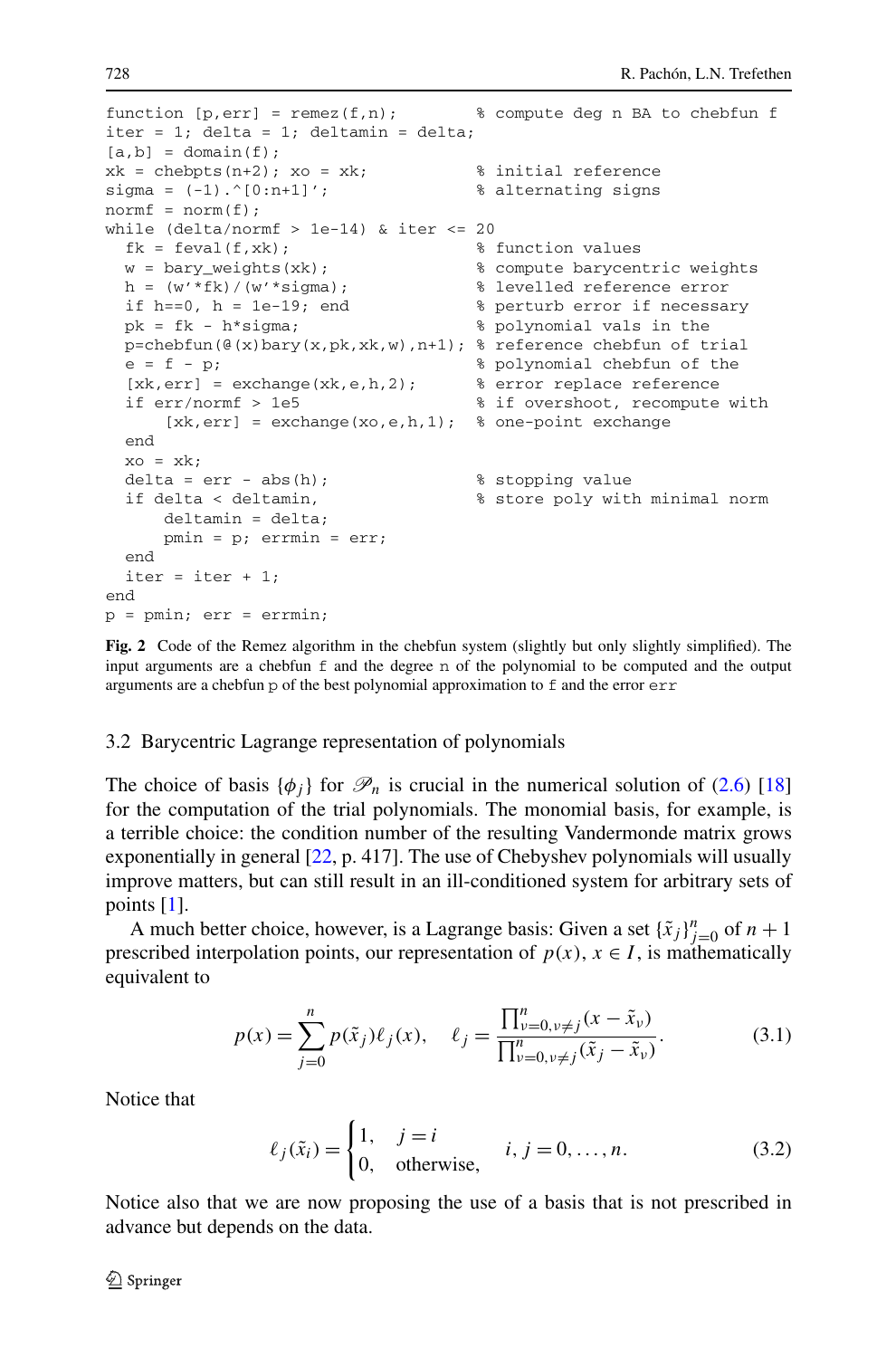<span id="page-8-0"></span>Lagrange interpolation is a fundamental tool in numerical analysis whose success depends on two key choices: the interpolating nodes, and the formula used for implementation. It is well known that the node distributions for which Lagrange interpolation is well conditioned have asymptotic density proportional to  $(1 - s^2)^{-1/2}$ , if *s* is a rescaling of *x* to  $[-1, 1]$  [\[51](#page-20-0), Chap. 5], such as the set of Chebyshev points

$$
\tilde{x}_j = \frac{1}{2}(a+b) + \frac{1}{2}(b-a)\cos\left(\frac{j\pi}{n}\right), \quad j = 0, 1, ..., n.
$$
 (3.3)

Besides being ill-conditioned for certain arrays of grid points, Lagrange interpolation also suffers from numerical instability when implemented improperly. Thus it is crucial that we actually work with  $(3.1)$  through the representation of the barycentric formula

$$
p(x) = \frac{\sum_{j=0}^{n} \frac{\tilde{w}_j}{x - \tilde{x}_j} p(\tilde{x}_j)}{\sum_{j=0}^{n} \frac{\tilde{w}_j}{x - \tilde{x}_j}},
$$
\n(3.4)

where

$$
\tilde{w}_j = \prod_{v \neq j} (\tilde{x}_j - \tilde{x}_v)^{-1}, \quad j = 0, \dots, n,
$$

are the barycentric weights, a formulation that is stable and fully effective for the evaluation of high-degree polynomials. In particular, Higham has shown that (3.4) is forward stable for point sets with small Lebesgue constant, such as Chebyshev points [\[23](#page-19-0)]. For a review of barycentric interpolation formulas, see [[6\]](#page-18-0).

# 3.3 Analytic formula for the leveled error

The set of Lagrangian nodes that we use at a fixed step in the barycentric-Remez algorithm is a subset of  $n + 1$  points from the  $(n + 2)$ -point trial reference  $A =$  ${x_i}_{i=0}^{n+1}$  omitting, say, the point  $x_j$ . From [\(3.2\)](#page-7-0) it follows that the matrix of ([2.6](#page-5-0)) is the  $(n + 1) \times (n + 1)$  identity except with an additional *j*th row inserted whose entries are the values of the various Lagrange functions at the particular point  $x_i$ . Discarding this row, we end up with the system

$$
p(x_i) = f(x_i) + \sigma_i h, \quad i = 0, ..., n+1, \ i \neq j. \tag{3.5}
$$

The formula ([3.9](#page-9-0)) that we derive below allows one to compute the leveled error *h* independently of the values  $p(x_i)$ . Hence, we can compute the values  $p(x_i)$  in (3.5) which in turn are used to construct the chebfun of the trial polynomial *p* with the barycentric formula. Since the barycentric-Remez algorithm does not have to solve system ([2.6](#page-5-0)) but just to compute the values  $p(x_i)$  from (3.5), ill-conditioning is not a problem as it may result when working with other basis for  $\mathcal{P}_n$ , even Chebyshev polynomials.

For any basis  $\{\phi_i\}$  of  $\mathcal{P}_n$  it can be shown that *h* can be found independently of the coefficients  $\{c_i\}$  [\[37](#page-19-0), Theorem 9.1]. For the Lagrange basis we can compute explicitly a closed expression without the values  $p(x<sub>i</sub>)$ . Consider the discarded row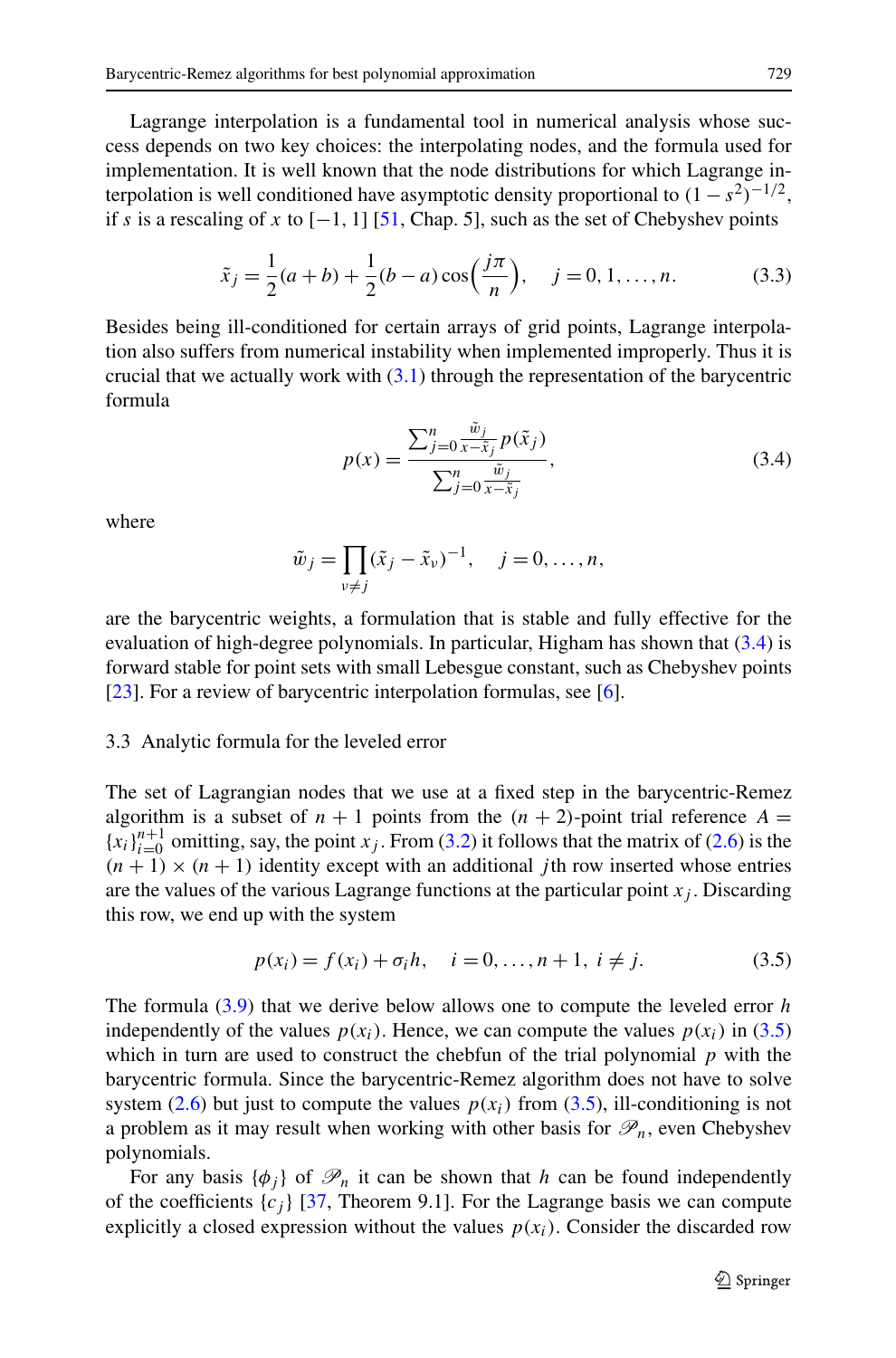<span id="page-9-0"></span>of the system [\(3.5\)](#page-8-0),  $p(x_j) + \sigma_j h = f(x_j)$ , and use Lagrange interpolation on the remaining set of  $n + 1$  points to compute  $p(x_i)$ ,

$$
\sum_{\substack{i=0\\i\neq j}}^{n+1} p(x_i) \ell_i^j(x_j) + \sigma_j h = f(x_j), \quad x_j \in A, \ j = 0, \dots, n+1, \ j \neq i,
$$
 (3.6)

where  $\ell_i^j$  is the *i*th element of the Lagrange basis that uses *A* as the Lagrange nodes, except for  $x_i$ ,

$$
\ell_i^j(x) := \prod_{\substack{\nu=0 \\ \nu \neq i, j}}^{n+1} \frac{(x - x_{\nu})}{(x_i - x_{\nu})}, \quad x_i, x_{\nu} \in A.
$$

Notice that

$$
\ell_i^j(x_j) = \prod_{\substack{\nu=0\\ \nu \neq i,j}}^{n+1} \frac{(x_j - x_\nu)}{(x_i - x_\nu)} = \frac{\prod_{\nu \neq j} (x_j - x_\nu)}{\prod_{\nu \neq i} (x_i - x_\nu)} \cdot \frac{x_i - x_j}{x_j - x_i} = -\frac{w_i}{w_j},\tag{3.7}
$$

where  $\{w_i\}$  are the barycentric weights we would get if we considered all the points *A* as the Lagrange nodes, i.e.,

$$
w_j = \prod_{\substack{\nu=0\\ \nu \neq j}}^{n+1} (x_j - x_\nu)^{-1}, \quad x_j, x_\nu \in A.
$$
 (3.8)

Inserting  $(3.7)$  in  $(3.6)$ , we obtain

$$
-\sum_{\substack{i=0\\i\neq j}}^{n+1} p(x_i)w_i + \sigma_j w_j h = f(x_j)w_j.
$$

Summing over *j*, and noting that  $\sum_{j=0}^{n+1} p(x_j)w_j = 0$ , we obtain the compact formula that is used to compute the leveled error in our algorithm,

$$
h = \frac{\sum_{j=0}^{n+1} w_j f(x_j)}{\sum_{j=0}^{n+1} \sigma_j w_j}.
$$
\n(3.9)

It follows from ([3.5](#page-8-0)) and (3.6) that by using this value of *h*, the trial polynomial *p* of degree *n* coincides with the polynomial interpolant through the  $n + 2$ -point trial reference *A*. The barycentric weights of this polynomial are (3.8), the ones used to compute *h* in (3.9). In code listing of Fig. [2,](#page-7-0) the chebfun of the trial polynomial is computed in the line

$$
\Rightarrow p = \text{chebfun}(\mathcal{C}(x) \text{ bary}(x, pk, xk, w), n+1).
$$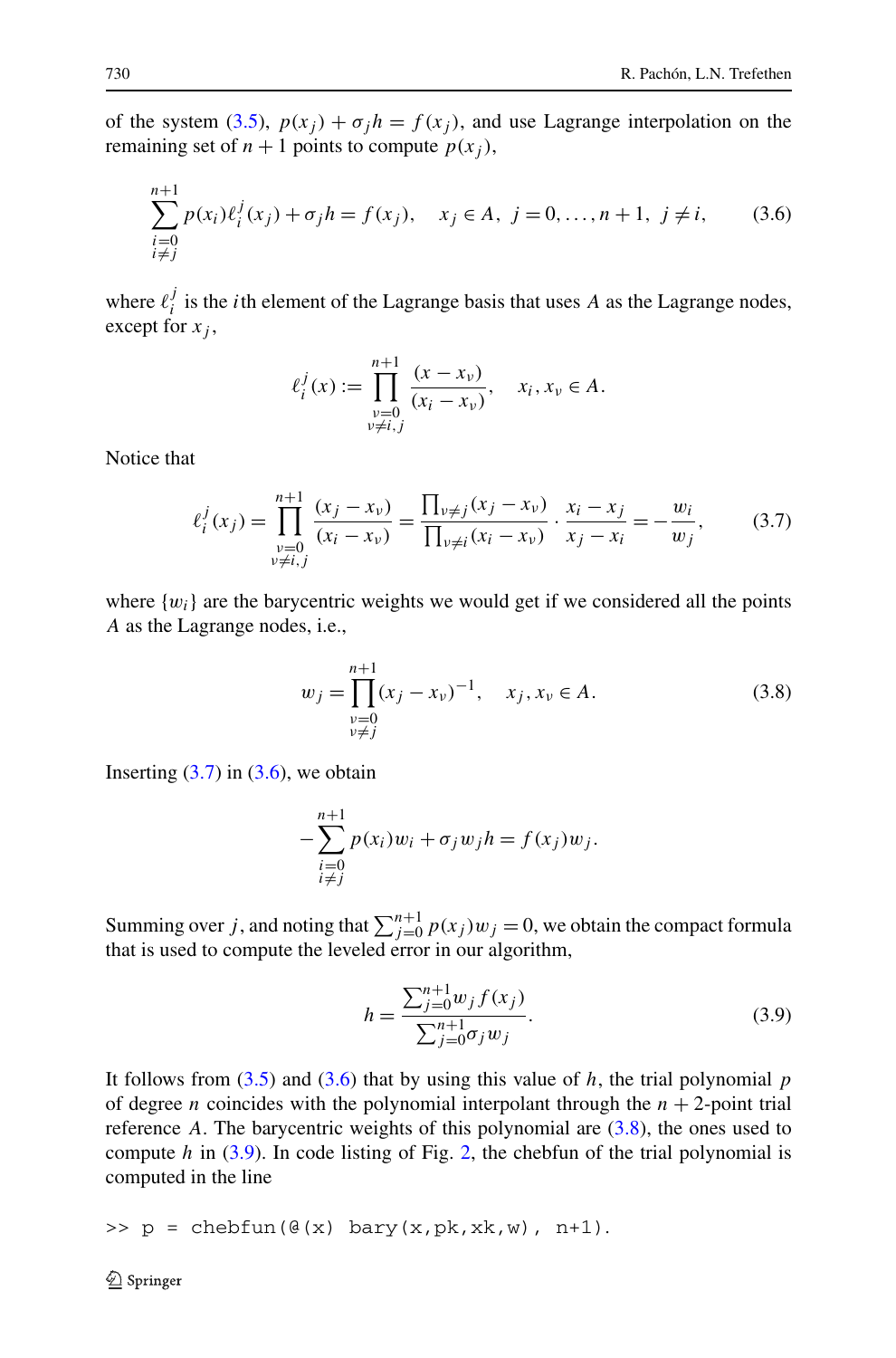<span id="page-10-0"></span>The chebfun command bary computes the interpolant at the point  $x$  using the barycentric formula for the vectors  $pk$ ,  $xk$  and w of length  $n + 2$  with values  $f(x_i) - \sigma_i h$ , the trial reference  $A = \{x_i\}_{i=0}^{n+1}$ , and the barycentric weights [\(3.8](#page-9-0)), respectively.

#### 3.4 Scaling barycentric weights by capacity

Our barycentric-Remez algorithm can not only compute *p*<sup>∗</sup> with very high degrees but also allows one to compute best approximations in the interval  $[-10^6, 10^6]$  as easily as in the interval [−1*,* 1]. These features require the appropriate scaling of the barycentric weights *wj* .

The scale of  $w_i$  in [\(3.8\)](#page-9-0) for an arbitrary set of *n* nodes in an interval of length  $4C$ grows at least at the rate *C*−*n*, where the value *C* is known as the *logarithmic capacity* of the interval  $[6, p. 509]$  $[6, p. 509]$ . If the length of the interval is 4, the standard formula for the barycentric weights can be used directly, even for very large *n*. However, when working with high degrees in intervals where the logarithmic capacity is far from one (for example when  $n > 500$  and  $I = [-1, 1]$ ), the large values of  $w_j$  will cause overflow or underflow. To eliminate this risk, we multiply each difference in [\(3.8\)](#page-9-0) by *C*<sup>−</sup>1, scaling the barycentric weights roughly to size *O(*1*)* and making them representable in floating point arithmetic.

When *n* is even larger (for example when  $n > 5000$  and  $I = [-1, 1]$ ), the computation of  $w_i$  encounters a new problem: The partial products formed along the way when the products are evaluated, for example from left to right, may overflow or underflow. One solution to this problem would be to order the partial products to compensate, e.g. by a discrete Leja ordering [\[49](#page-19-0)]. However in this application we are able to use a simpler solution: rather than multiplying factors, we sum their logarithms. Following these two observations, the barycentric weights  $(3.8)$  $(3.8)$  can be equivalently represented as

$$
w_j = \frac{\prod_{v \neq j} sign(x_j - x_v)}{\exp(n \log C^{-1} + \sum_{v \neq j} \log |x_j - x_v|)}, \quad j = 0, ..., n.
$$

This is the formula used by the chebfun command bary\_weights to compute these values in an arbitrary interval [*a,b*] of length 4*C*.

#### 3.5 Location of extrema by recursive Chebyshev rootfinding

The problem of updating the trial reference, as explained in Sect. [2.2](#page-5-0), is one of optimization: on the error function of the trial polynomial  $p_k$ , find the global extremum or the alternating local extrema. In the context of Remez algorithms, a standard technique to compute these extrema [[16\]](#page-19-0) consists of constructing a parabola for each node  $x_k$  in the reference that interpolates the error at  $x_k$  and two other points. The vertex of the parabola is then exchanged with the lowest of the three values and the process starts again. Golub and Smith [\[19](#page-19-0)], for example, use this strategy in their Remez algorithm. Though they claim that the old nodes in the reference provide a good initial guess for the extrema, they acknowledge the possibility that the parabola method may not yield acceptable values, in which case they switch to a crude search method. They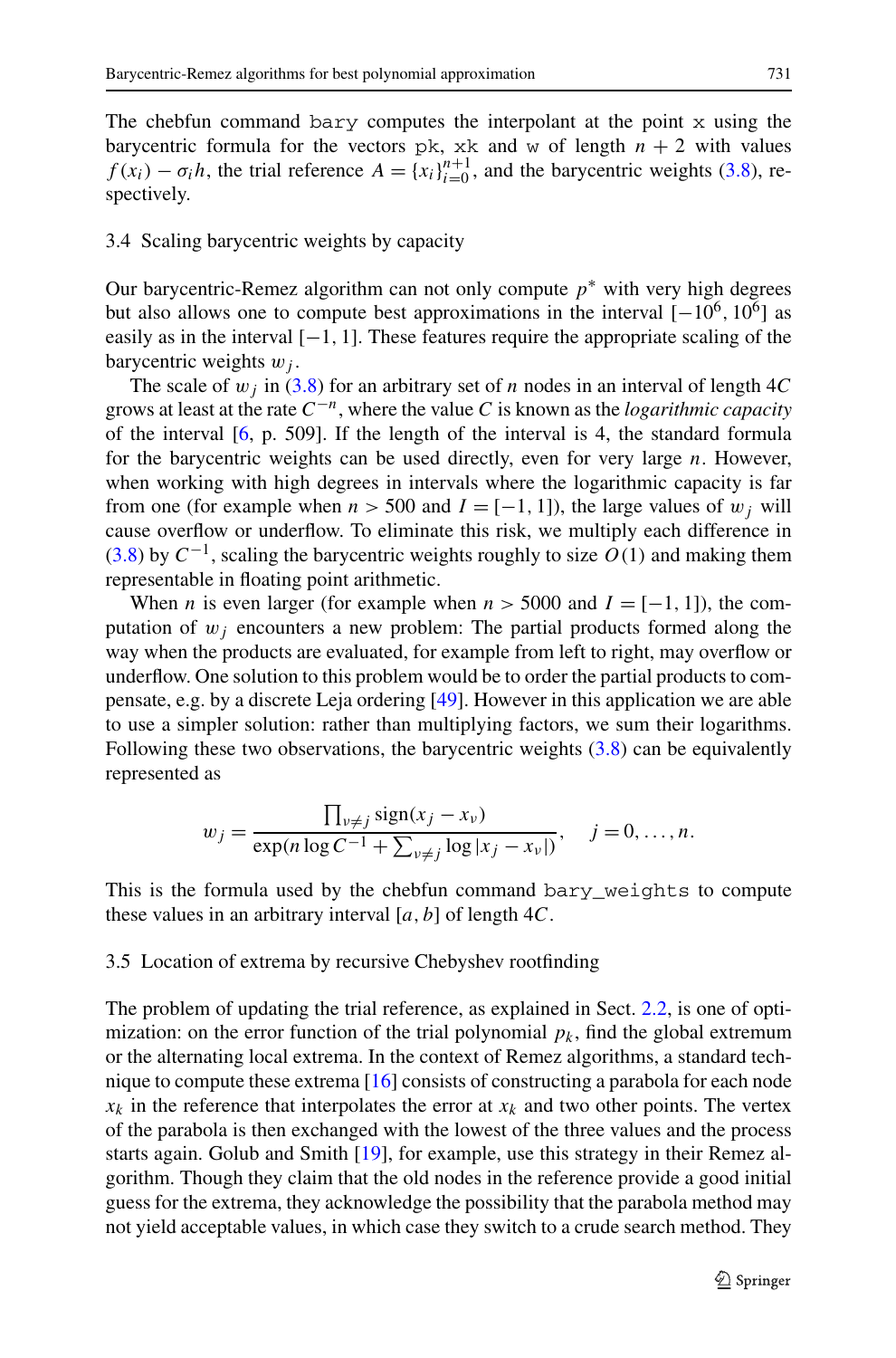```
function [xk,norme] = exchange(xk,e,h,method)rr = [a; \text{roots}(diff(e)); b]; % critical pts of the error
if method == 1 % one-point exchange
   [tmp,pos] = max(abs(feval(e, rr))); pos = pos(1);
else \frac{1}{2} exchange
   pos = find(abs(feval(e,rr))>=abs(h)); % vals above leveled error
end
[r,m] = sort([rr(pos); xk]);er = [few1(e,rr(pos));(-1).^(0:length(xk)-1)'*h];er = er(m);s = r(1); es = er(1); \qquad \qquad 8 pts and vals to be kept
for i = 2: length(r)
 if sign(er(i)) == sign(es(end)) &... & from adjacent pts w / sameabs(er(i))>abs(es(end)) % sign keep the one w/ largest
     s(end) = r(i); es(end) = er(i); % valelseif sign(er(i)) \sim = sign(es(end)) % if sign changes, concatenate
     s = [s; r(i)]; es = [es; er(i)]; % pts and vals
 end
end
[norme, idx] = max(abs(es)); % choose n+2 consecutive pts
d = max(idx - length(xk) + 1,1); <br> & that include max of error
xk = s(d:d+length(xk)-1);
```
**Fig. 3** Code of the exchange algorithm in the chebfun system (again slightly simplified). The input arguments are a column vector xk with the trial reference  $A_k$ , the chebfun e of the error  $f - p_k$ , the leveled error h and a number method, with values 1 or 2 prescribing the use of the first or the second Remez algorithm respectively. The output arguments are the modified vector  $x_k$  with the new trial reference  $A_{k+1}$ and the norm norme of the new associated error

write *"most of the programming effort is involved in the locating the extrema of the error function*  $\epsilon(x)$ <sup>"</sup> [\[19](#page-19-0)].

In the chebfun system this step is handled completely differently. One of the main features in chebfun is the very efficient root finder roots, originally implemented by Battles [[3\]](#page-18-0). Finding the roots of a smooth chebfun is equivalent to locating the roots of a polynomial in its Chebyshev form, which in turn can be done by computing the eigenvalues of a "colleague" matrix, the elements of which are Chebyshev coefficients. This method is well-conditioned and was discovered independently by Specht [[46\]](#page-19-0) and Good [\[20](#page-19-0)].

Although this strategy benefits from translating the problem to an eigenvalue problem, for which very robust and fast algorithms exist, it is preferred to work with low-degree matrices arising from low-degree polynomials. Following the key idea by Boyd in [\[9](#page-18-0)], the roots command in chebfun recursively splits the polynomial into smaller subintervals until pieces of degree less or equal to one hundred are obtained. Then, the roots of each piece are computed as described above and collected with the roots of all the other pieces. For piecewise smooth chebfuns the strategy is the same, computing the roots of every smooth part and bookkeeping possible roots at breakpoints [[35\]](#page-19-0). The subfunction exchange in Fig. 3 replaces a trial reference using the command roots and the rules presented in Sect. [2.2.](#page-5-0)

In the chebfun system, locating the global extremum of the error function requires the same computational effort as locating all the local extrema, both of them using the roots command. Hence, our implementation of the second Remez algorithm is usually much faster than that of the first algorithm since the later clearly needs many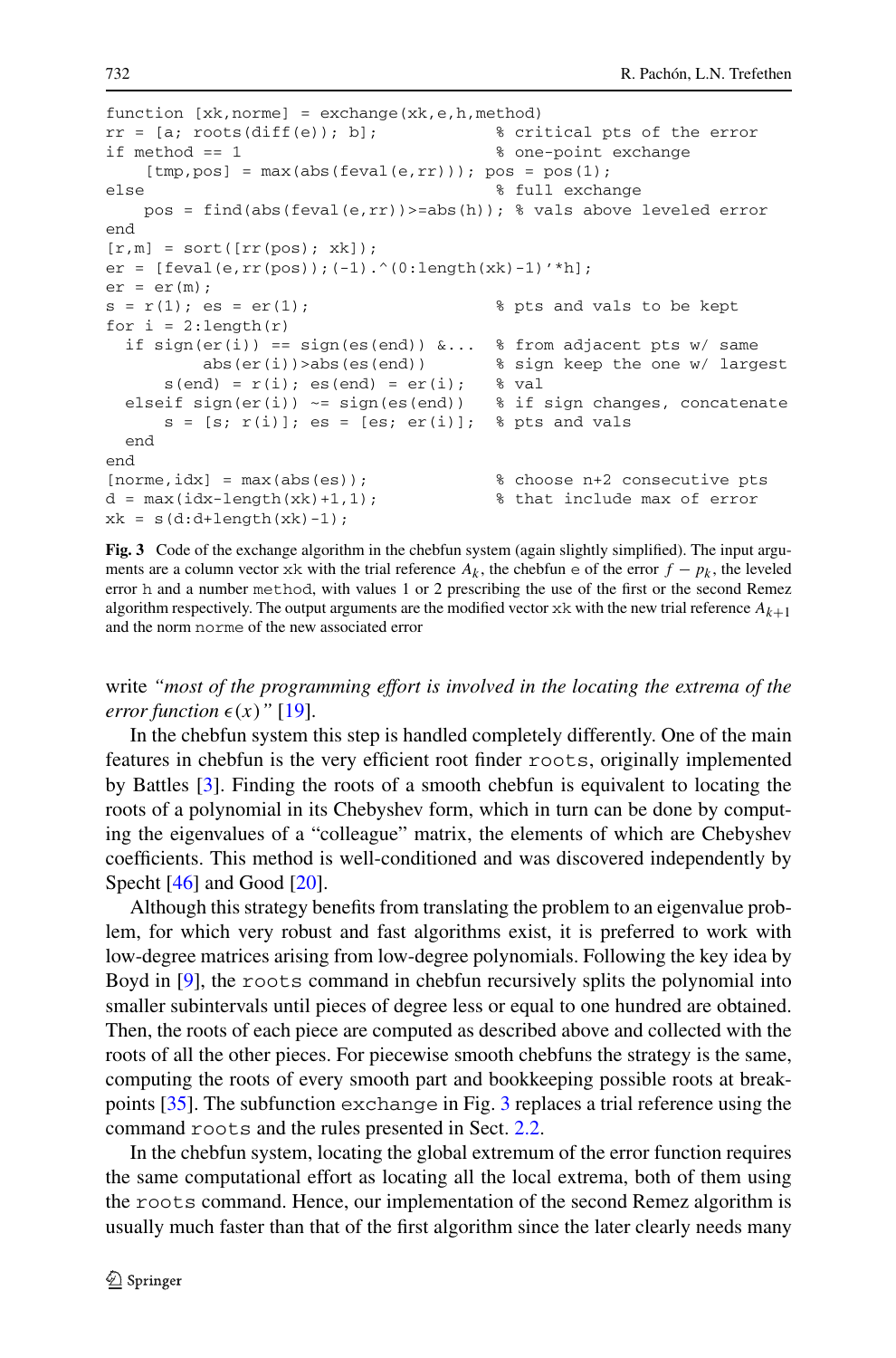<span id="page-12-0"></span>more iterations. However, we have seen that for certain functions and values of *n*, one of the steps in the second Remez algorithm constructs a trial polynomial with a very large extremum, located usually near the endpoints. The large norm of the polynomial introduces a very large error in *h*, breaking the computation. A simple way to solve this is to reverse the last step and recompute the trial reference but using the onepoint exchange of the first Remez algorithm. We have seen in our experiments that this strategy usually solves the problem.

#### 3.6 CF approximation for initial guess

Since the Remez algorithm is nonlinear, the question arises as to a suitable initial guess: an initial choice of the reference  $x_k$ . One interesting possibility here is to start by computing a near-best approximation to *f* by the Carathéodory-Fejer (CF) method and derive  $x_k$  from this. The CF method, based on the singular value analysis of a Hankel matrix of Chebyshev coefficients, goes back to 1982 [\[21](#page-19-0)] and is implemented in a command  $cf$  in the chebfun system, so such a variation is easy to implement. Since the CF method is not iterative apart from the singular value computation, it is up to 100 times faster than the Remez computation.

For smooth functions *f* and values of *n* bigger than 1 or 2, CF approximants are often so close to best approximants that there may be no point in executing the Remez algorithm at all. In the remez code, however, we have decided against using the CF method to generate an initial guess. Instead we rely on the initial guess that has been the standard choice throughout the history of the Remez algorithm: the Chebyshev points [\(3.3\)](#page-8-0). This choice ensures that the first step of the process executes correctly and that only between 5 and 10 Remez steps are typically needed before the difference  $|| f - p_k || - |h_k|$  becomes sufficiently small, so any improvement from introducing a more complicated CF initial guess would at best be rather modest.

Notice that if  $h_0$  is below machine precision, the error will not equioscillate on this initial reference and all the values  $p(x<sub>i</sub>)$  will be close to zero. However the next reference can still be computed by following the exchange rules of the second Remez algorithm as explained in Sect. [2.2.](#page-5-0)

# **4 Numerical experiments**

We can use the function remez to easily compute best polynomial approximations in the chebfun system. As an illustration, we use it to compute  $p^* \in \mathcal{P}_{10}$  for the functions in Table [1](#page-13-0). Numbers are given to 14 digits in the table to aid readers who may wish to make comparisons with our results. The approximations are plotted in Fig. [4](#page-13-0).

Table [1](#page-13-0) also includes the error of the polynomial interpolant  $p_0$  through 11 Chebyshev points, which served as the initial trial polynomial for the Remez algorithm, and the error of the best approximation  $p^*$ . Although the former is obviously always larger than the later, we can see in these examples that the improvement due to the Remez algorithm is less than a factor of three, and in general, for any continuous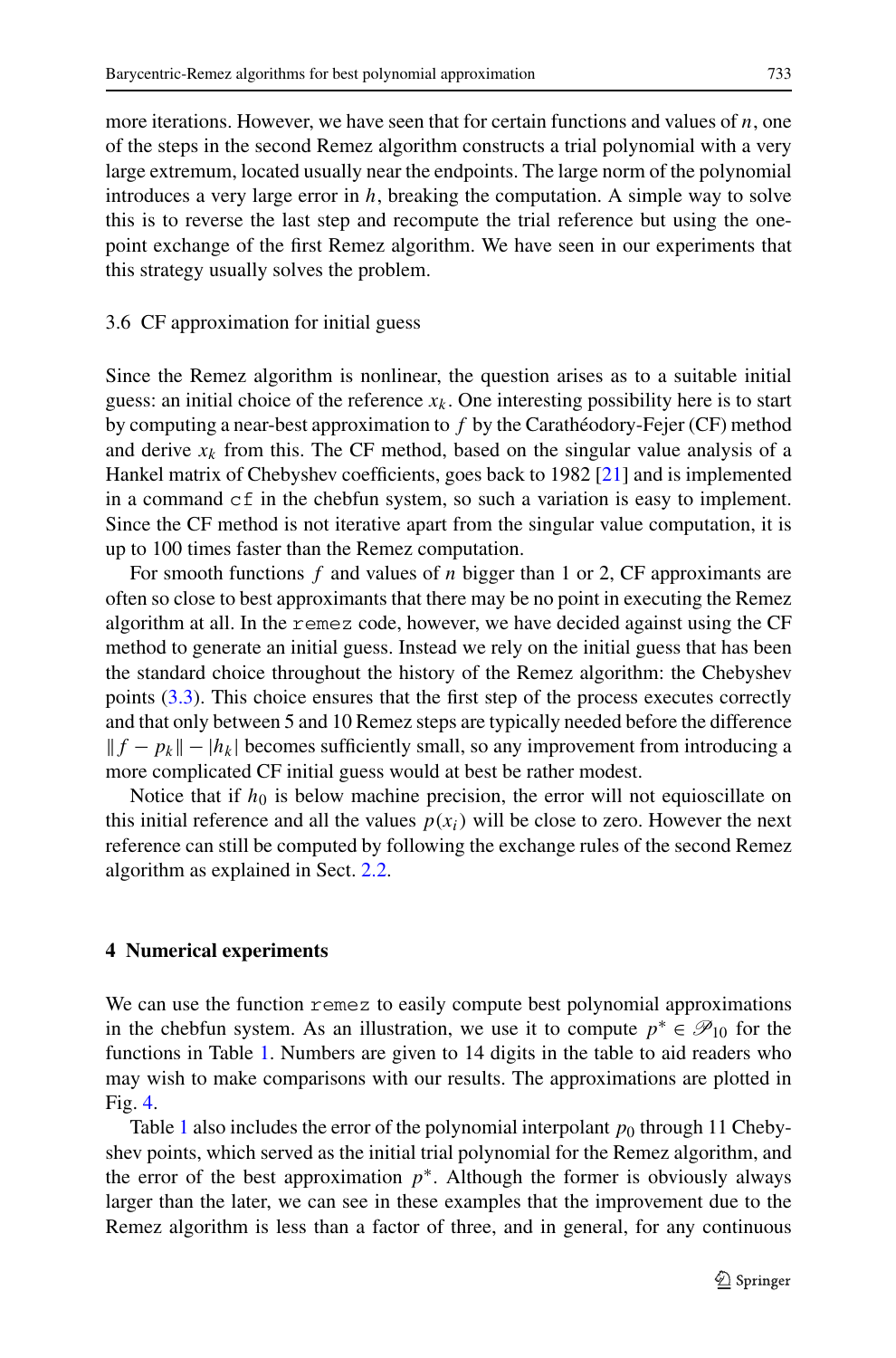| i              | fi                                                                                         | $  f_i - p_0  $  | $  f_i - p^*  $  |
|----------------|--------------------------------------------------------------------------------------------|------------------|------------------|
| 1              | $tanh(x + 0.5) - tanh(x - 0.5)$                                                            | 0.00000058780531 | 0.00000030009195 |
| $\overline{2}$ | sin(exp(x))                                                                                | 0.00000386118470 | 0.00000178623400 |
| 3              | $\sqrt{x+1}$                                                                               | 0.04212512276261 | 0.01978007008380 |
| $\overline{4}$ | $\sqrt{x-0.1}$                                                                             | 0.30512512446096 | 0.11467954016268 |
| 5              | $1 - \sin(5 x - 0.5 )$                                                                     | 0.40947166876230 | 0.14320591977421 |
| 6              | $min\{sech(3sin(10x)), sin(9x)\}\$                                                         | 0.71216404197963 | 0.33561414233366 |
| 7              | $max\{sin(20x), exp(x - 1)\}\$                                                             | 0.77453305461326 | 0.38723296760148 |
| 8              | sech $(10(0.5x + 0.3))^2$ +<br>sech $(100(0.5x + 0.1))^4$ +<br>sech $(1000(0.5x - 0.1))^6$ | 1.08706818322313 | 0.49987078860783 |
| 9              | $log(1.0001 + x)$                                                                          | 2.98370118052234 | 1.40439492981387 |

<span id="page-13-0"></span>**Table 1** Best approximation errors for nine functions by polynomials of degree 10



**Fig. 4** Best polynomial approximations of degree 10 (*thin lines*) to the functions in Table 1 (*bold lines*)

function and  $n = 10$ , it will always be less than a factor of 3.47. This is a consequence of the fact that interpolants in *n* Chebyshev points are "near best" as in ([2.4](#page-4-0)) with  $C = 2 + \frac{2}{\pi} \log n$  [[10\]](#page-18-0).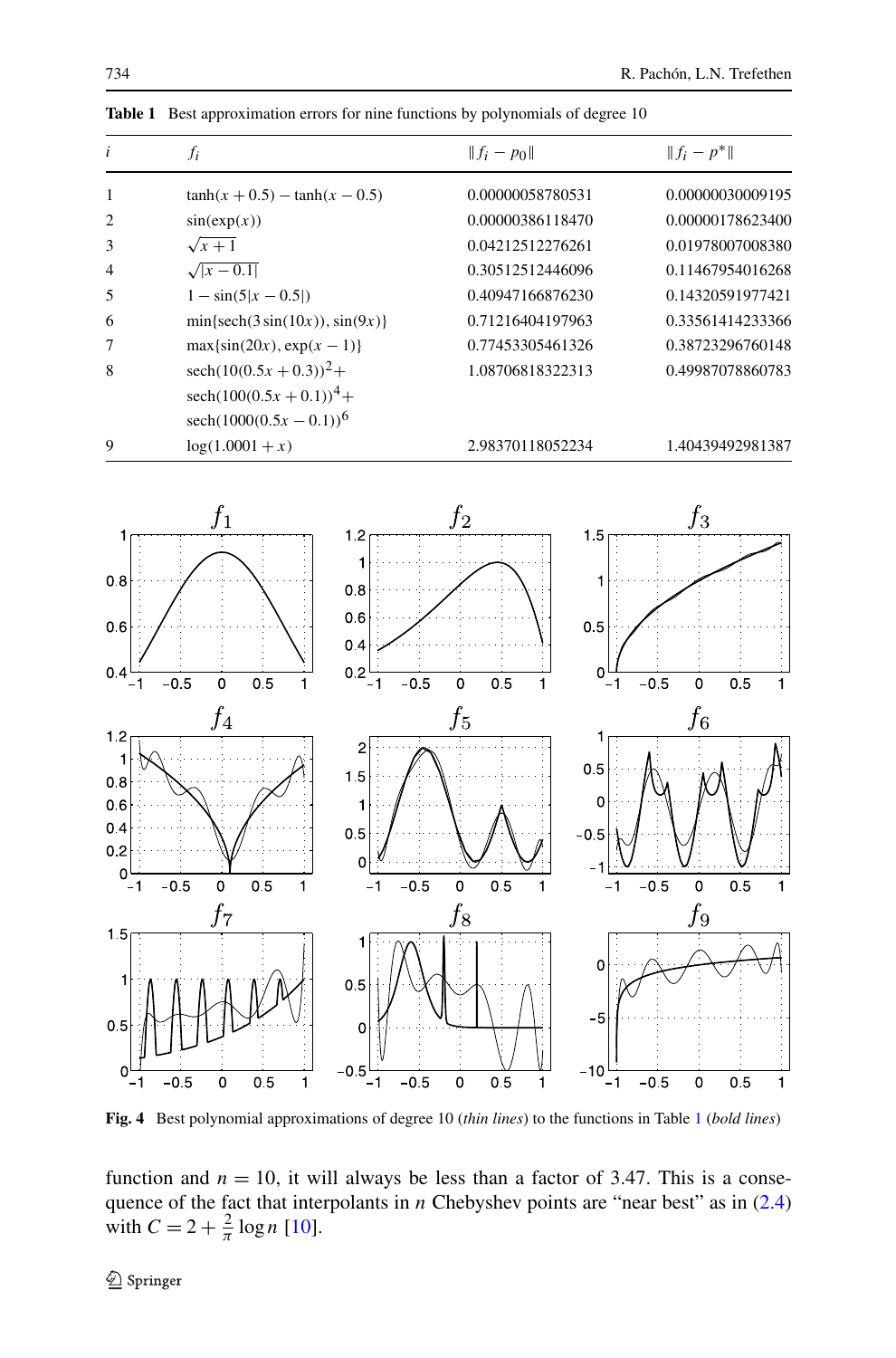<span id="page-14-0"></span>How large can we make *n* when computing  $p^* \in \mathcal{P}_n$  for a given continuous function? The answer has varied with the years. In one of the papers that introduced his algorithm in 1934, Remez gave the polynomial coefficients of  $p^*$  for  $f(x) = |x|$  for  $n = 5, 7, 9, 11$  [\[39](#page-19-0)]. Twenty-five years later, Stiefel [\[48](#page-19-0)], Curtis and Frank [[14\]](#page-18-0) and Murnaghan and Wrench [[32\]](#page-19-0) applied different techniques to compute best approximations of  $\sin^{-1} x$ ,  $\tan^{-1} x$ ,  $\log x$ ,  $2^x$  and  $|x^5|$  by polynomials of degrees varying between 2 and 18.

The first computer programs for uniform approximation appeared in the 1960s, and included a ALGOL code by Golub and Smith [[19\]](#page-19-0) and FORTRAN codes by Barrodale and Phillips [\[2](#page-18-0)], and by Simpson [[45\]](#page-19-0) based on Schmitt's algorithm [\[44](#page-19-0)]. They have been used, for example, for Chebyshev curve fitting with *n >* 20. More recently, Le Bailly and Thiran [[25\]](#page-19-0) reported the computation of best approximants of degrees up to 64 as a step to obtaining best approximants on the unit circle in the complex plane. And higher degree approximations have been computed for particular kinds of functions. Most remarkably for its era, McClellan and Parks [[28\]](#page-19-0) comment on experiments they did thirty years ago in their work with Rabiner [\[29](#page-19-0)] involving polynomials of degree about 500 in the context of filter design. Rabiner, at Bell Labs, had some powerful computers to work with:

*"From our perspective at Rice, it seemed that Larry wanted to set records for the longest optimal filter ever designed. One day we received a printout of the coefficients of a length-*1401 *filter; this probably would have consumed several days of CPU time on our batch machine at Rice."*

In this section we report computations of best polynomial approximations with *n* in the hundreds and thousands in seconds or at most minutes, using the barycentric-Remez algorithm. Compared to other implementations of the Remez algorithm where the construction of the system ([2.6](#page-5-0)) would not be feasible, for example using Chebyshev polynomials as the basis for  $\mathcal{P}_n$ , the barycentric-Remez algorithm never has conditioning problems and allows one to make experiments of these very high degrees.

A collection of results known as the Jackson theorems establish bounds for the error of best polynomial approximation as *n* increases in terms of the smoothness of *f* . For example, if *f* satisfies the Lipschitz condition  $|f(x_1) - f(x_2)| \le C|x_1 - x_2|$ ,  $x_1, x_2 \in [-1, 1]$ , then the approximation error is bounded by [\[37,](#page-19-0) Theorem 16.5]

$$
||f - p^*|| \le \frac{C\pi}{2(n+1)}.
$$
\n(4.1)

The functions  $f_5$ ,  $f_6$ ,  $f_7$  and  $f_8$  in Table [1](#page-13-0) (among others) are Lipschitz continuous. Using the chebfun command norm  $(diff(f),inf)$  we calculated the Lipschitz coefficients, and Fig. [5](#page-15-0) shows the best approximation errors for *n* between 1 and 10,000 and the bound  $(4.1)$  for  $f_5$  and  $f_8$ . The large error of the best approximation to  $f_8$  in Fig. [5](#page-15-0) is consistent with the large Lipschitz constant  $C_8 \approx 7 \times 10^2$ .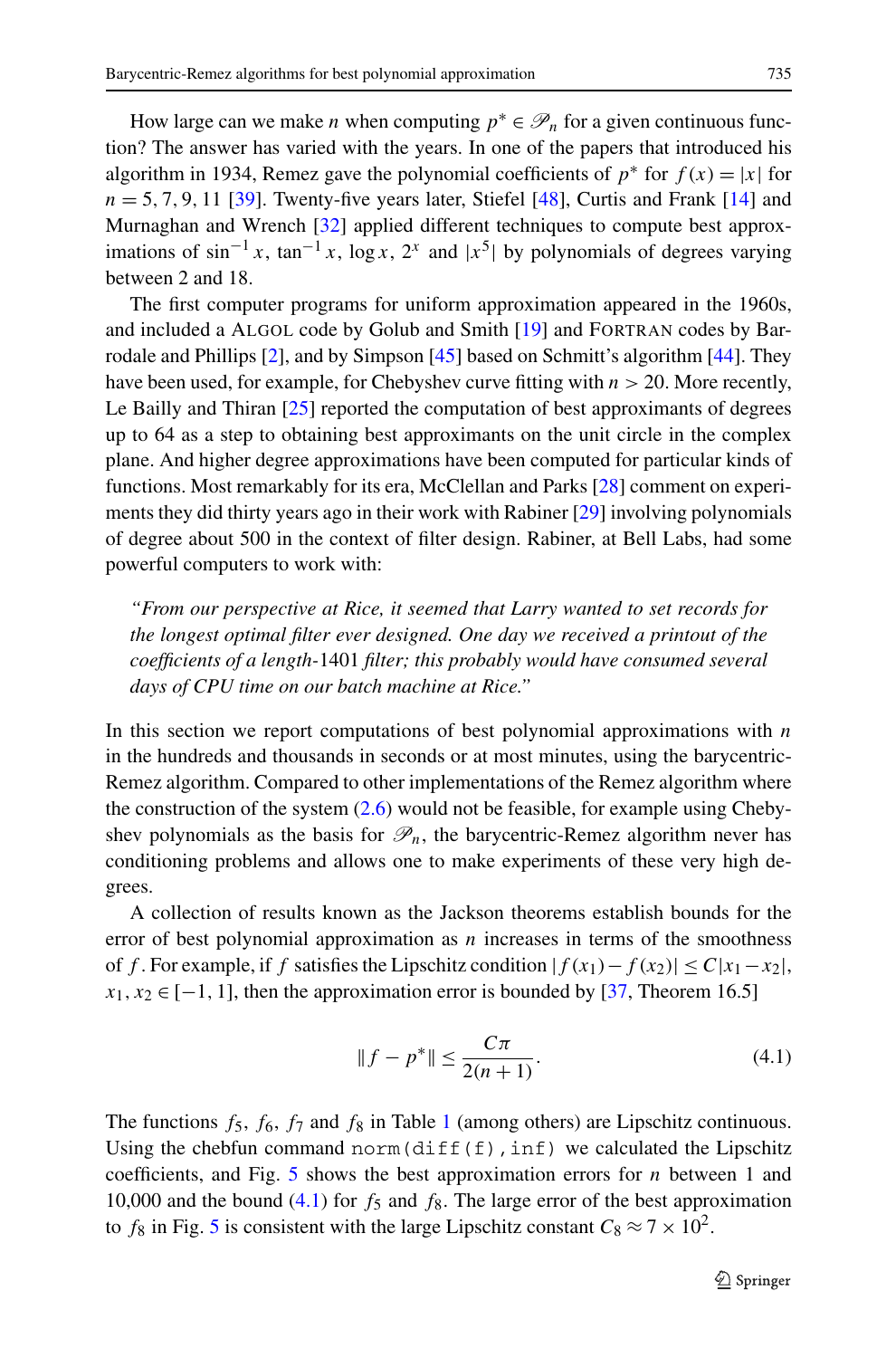<span id="page-15-0"></span>

**Fig. 5** Error of best polynomial approximations for functions  $f_5$  and  $f_8$  (*bold lines*) compared with the Jackson bounds ([4.1\)](#page-14-0) for Lipschitz continuous functions (*thin lines*). The errors for  $f_6$  and  $f_7$ , not shown, follow closely the error for  $f_5$ 

For functions that do not satisfy a Lipschitz condition, one can establish the bound [\[37](#page-19-0), Theorem 16.5]

$$
||f - p^*|| \le \frac{3}{2}\omega_f \left(\frac{\pi}{n+1}\right),\tag{4.2}
$$

where  $\omega_f$  is the modulus of continuity of *f*, i.e.,  $\omega_f(\delta) = \sup_{|x_1 - x_2| < \delta} |f(x_1) - f(x_2)|$  $f(x_2)$ ,  $x_1, x_2 \in [-1, 1]$ . For both the functions  $f_3$  and  $f_4$ , this bound becomes  $\frac{3}{2}\sqrt{\pi/(n+1)}$ , and in Fig. [6](#page-16-0) we compare this quantity with the best approximation  $\frac{3}{2}\sqrt{\pi/(n+1)}$ , and in Fig. 6 we compare this quantity with the best approximation errors for *n* from 1 to 1,000.

Remez used his algorithm to compute the best approximations to  $|x|$  in  $[-1, 1]$ by polynomials of degrees up to 11 with an accuracy of 10<sup>−</sup>5. As reported in one of his 1934 papers [\[39](#page-19-0)], the computations were carried out by three female students of the University of Kiev and used the equivalence between best approximants to  $|x|$ and  $\sqrt{x}$ . Since |*x*| is an even continuous function, the errors for the best polynomial approximation of degree *n* and  $n + 1$  are the same, so only odd degrees were computed. Using the overloaded command  $poly(p)$ , where p is the chebfun of the best polynomial approximation, we can check the coefficients published in that paper. For example, with  $n = 11$ , it takes about 0.1 seconds to find that the coefficients  $c_k$  in the monomial basis  $\{x^k\}$  are: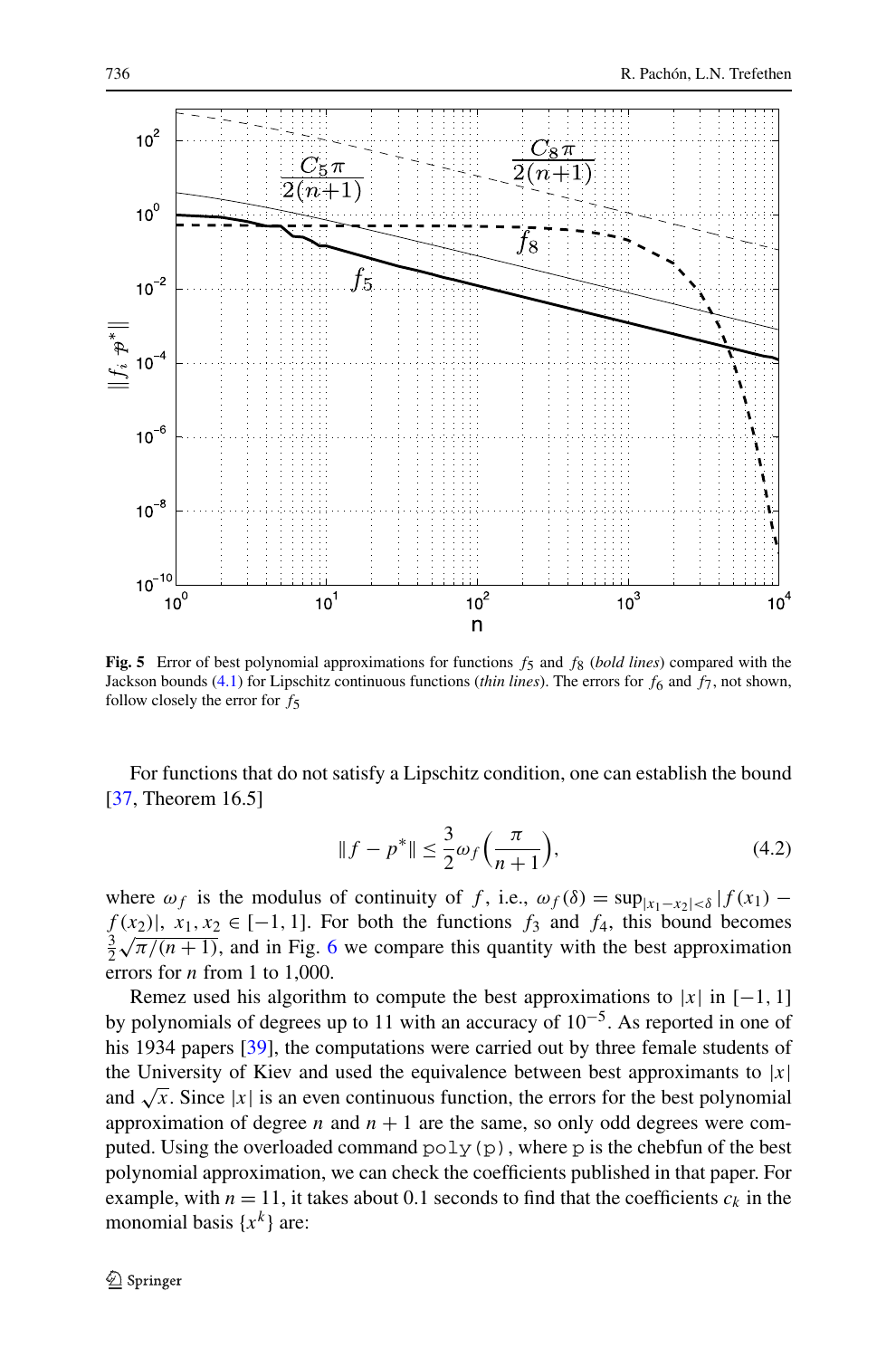<span id="page-16-0"></span>

|                             | $c_k$ (Remez [39]) | $c_k$ (chebfun)   |
|-----------------------------|--------------------|-------------------|
| 0                           | 0.027837           | 0.02784511855     |
| $\mathcal{D}_{\mathcal{L}}$ | 4.753770           | 4.75365049278     |
| 4                           | $-20.646839$       | $-20.64625015816$ |
| 6                           | 47.776685          | 47.77533460523    |
| 8                           | $-49.593272$       | -49.59209097049   |
| 10                          | 18.709656          | 18.70935603064    |
|                             |                    |                   |

Evidently Remez's coefficients were accurate to about 4 places.

For this problem of best approximation of  $|x|$ , much sharper estimates are available than the general bound  $(4.1)$  $(4.1)$ . Bernstein [\[5](#page-18-0)] proved that there exists a positive constant *β* such that

$$
\lim_{n \to \infty} n \| |x| - p^* \| = \beta,
$$

and from numerical experiments he conjectured that

$$
\beta = \frac{1}{2\sqrt{\pi}} = 0.2820947917\dots
$$



**Fig. 6** Error of best polynomial approximations for functions *f*3 and *f*4 (*bold lines*) compared with Jackson bound ([4.2\)](#page-15-0) for continuous functions (*thin lines*). For *f*3 the bound is too pessimistic, since ([4.2\)](#page-15-0) does not take into account the difference between singularities of *f* at the endpoints and in the interior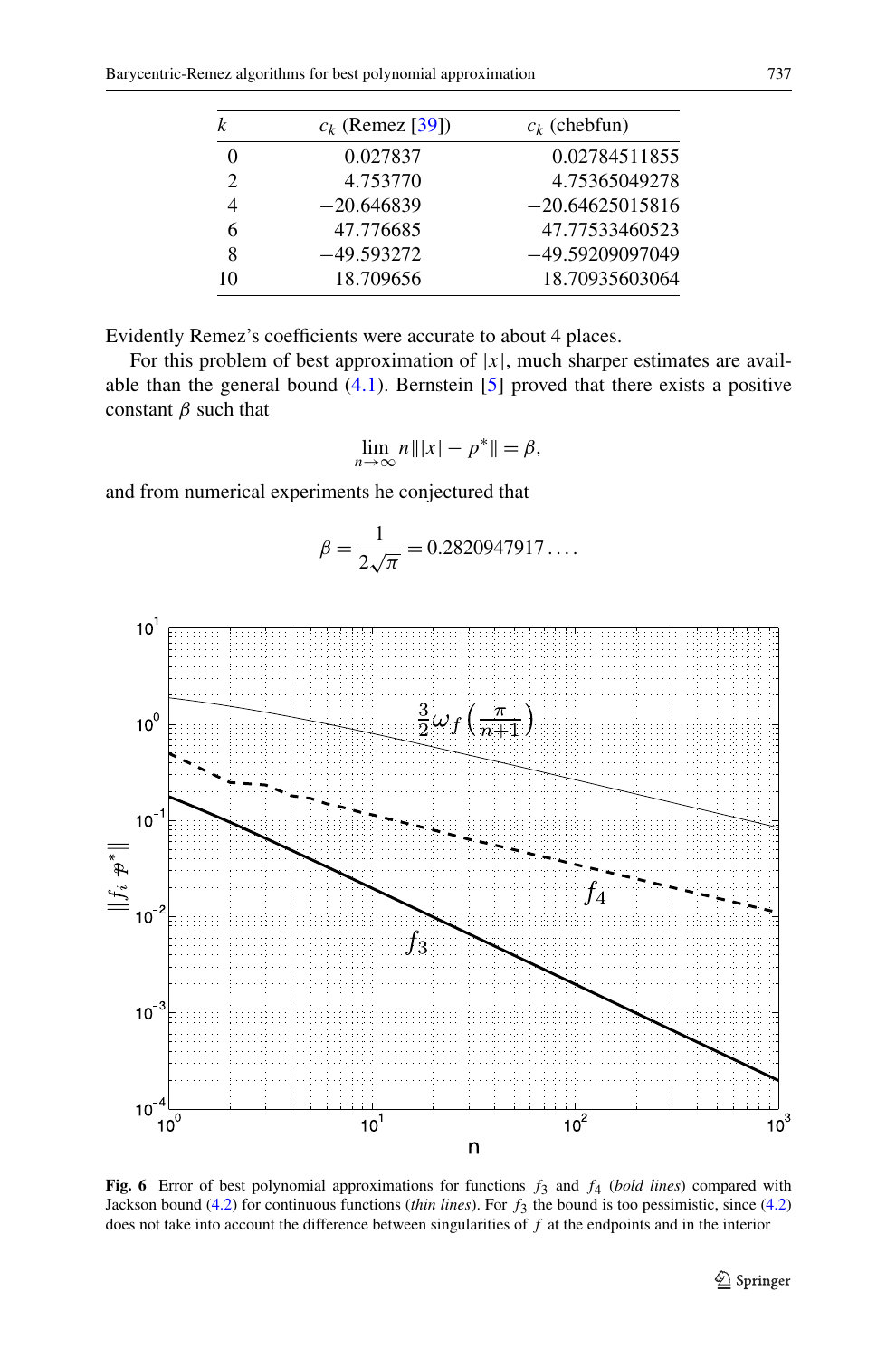<span id="page-17-0"></span>

**Fig. 7** Computed values of  $n||x| - p^*||$  (*solid*) and Bernstein's conjectured number,  $\beta = \frac{1}{2\sqrt{\pi}}$  (*dashed*) for values of *n* up to 10,000. As shown by Varga and Carpenter, Bernstein's conjecture was false

For seventy years this conjecture was open, until Varga and Carpenter [[52\]](#page-20-0) proved that it was false and confirmed this with extensive numerical computations. Among their experiments and results, which included sharper lower and upper bounds for *β*, they computed *n*|||*x*| − *p*<sup>\*</sup>|| for *n* up to 104, accurate to nearly 95 decimal places.

The method of Varga and Carpenter requires the use of extended precision. Using the barycentric-Remez algorithm, we were able to compute the same approximations in 30 seconds on a workstation in ordinary IEEE arithmetic, obtaining the same 52 errors as Varga and Carpenter to 15 digits. We also computed the polynomial approximations for degrees up to 1*,*500 and confirmed the first seven of the fifty digits of *β* that Varga and Carpenter computed by Richardson extrapolation:

$$
\beta \approx 0.2801694\dots
$$

We can compute best approximants of higher degrees using the barycentric-Remez algorithm, and in Fig. 7 we compare the errors with Bernstein's conjectured number up to  $n = 10,000$ , illustrating further—as if further illustration were needed!—that the conjecture was false. However, as we mentioned in Sect. [3,](#page-6-0) polynomial interpolation in arbitrary sets of nodes, including the references in the barycentric-Remez algo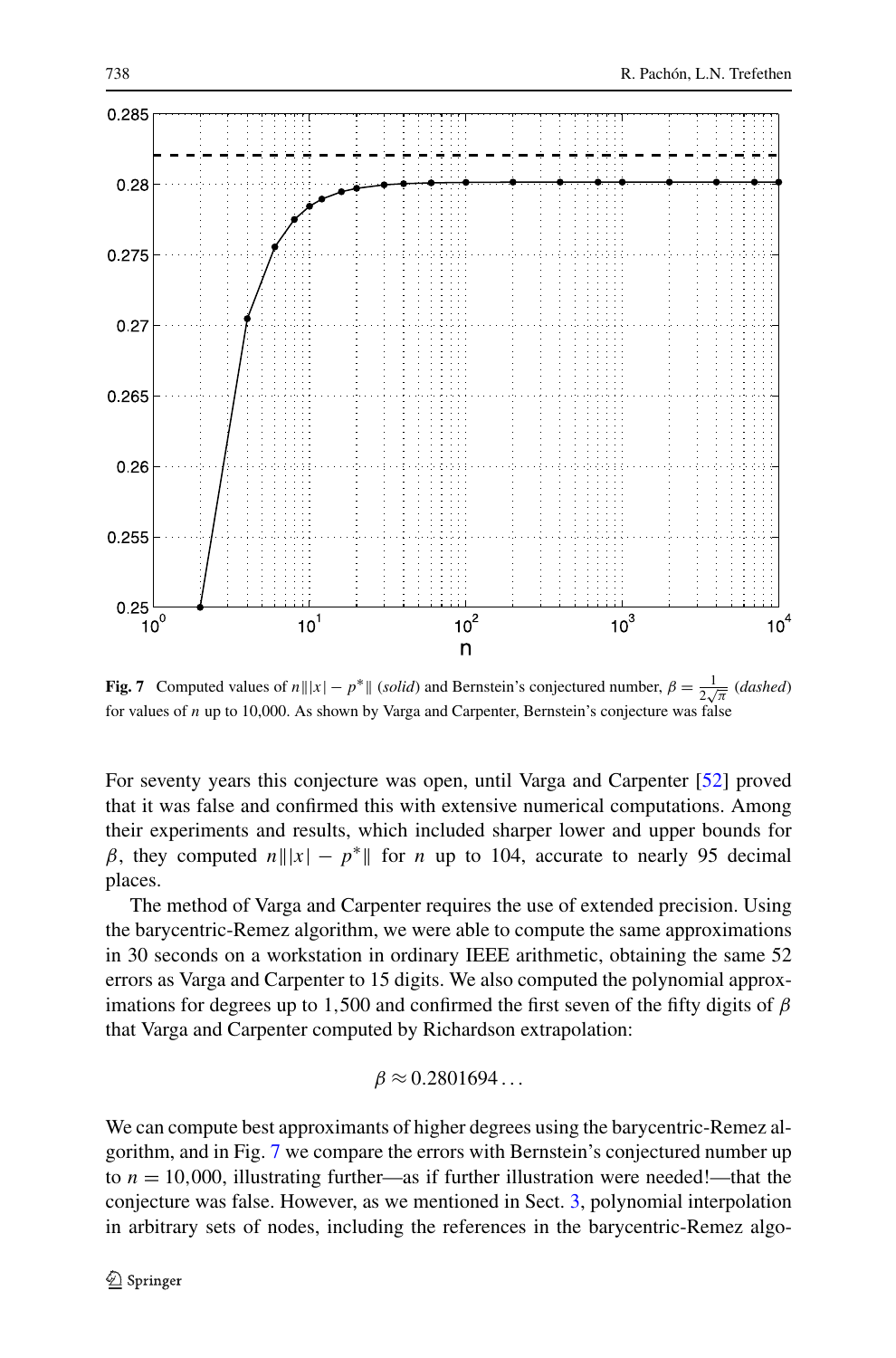<span id="page-18-0"></span>rithm when these are far from Chebyshev points, may not be well-conditioned. For large *n* this causes [\(3.5](#page-8-0)) to have a significant error. In Fig. [7,](#page-17-0) the values for  $n > 1500$ are accurate to 4 decimal places.

# **5 Rational approximations**

There are also Remez algorithms for best approximation by rational functions of type  $(m, n)$ , that is, functions of the form  $r = p/q$  where p and q are polynomials of degrees less than or equal to *m* and *n* respectively. The error equioscillates on a reference with  $m+n+2-\delta$  points, where  $\delta$  is a number known as the *defect* of f, and a de la Vallée Poussin inequality also holds. A Remez algorithm involves the computation of trial references and trial rational functions much as for the polynomial case. The step of obtaining a trial reference of  $m + n + 2$  points (for the non-degenerate case) from the trial rational function is unaffected and requires one to find the global extremum or the alternating local extrema of the error function. Chebfun, again, makes this step straightforward. However, the computation of the trial rational function from the trial reference is more complex. A barycentric algorithm for this computation will be presented in a forthcoming paper.

**Acknowledgements** We are grateful to Toby Driscoll, Michael Floater, Nick Hale, Michael Overton, Rodrigo Platte and Ian Sobey for valuable comments and suggestions.

# **References**

- 1. Almacany, M., Dunham, C., Williams, J.: Discrete Chebyshev approximation by interpolating rationals. IMA J. Numer. Anal. **4**, 467–477 (1984)
- 2. Barrodale, I., Phillips, C.: Solution of an overdetermined system of linear equations in the Chebyshev norm. ACM Trans. Math. Softw. **1**, 264–270 (1975)
- 3. Battles, Z.: Numerical linear algebra for continuous functions. PhD thesis, University of Oxford (2005)
- 4. Battles, Z., Trefethen, L.N.: An extension of MATLAB to continuous functions and operators. SIAM J. Sci. Comput. **25**(5), 1743–1770 (2004)
- 5. Bernstein, S.: Sur la meilleure approximation de |*x*| par des polynomes de degrés donnés. Acta Math. **37**, 1–57 (1914)
- 6. Berrut, J.P., Trefethen, L.N.: Barycentric Lagrange interpolation. SIAM Rev. **46**, 501–517 (2004)
- 7. Boothroyd, J.: Algorithm 318: Chebyschev curve-fit. Commun. ACM **10**(12), 801–803 (1967)
- 8. Borel, E.: Leçons sur les fonctions de variables réelles. Gauthier-Villars, Paris (1905)
- 9. Boyd, J.A.: Computing zeros on a real interval through Chebyshev expansion and polynomial rootfinding. SIAM J. Numer. Anal. **40**(5), 1666–1682 (2002)
- 10. Brutman, L.: Lebesgue functions for polynomial interpolation—a survey. Ann. Numer. Math. **4**, 111– 128 (1997)
- 11. Cheney, E.W.: Introduction to Approximation Theory. McGraw-Hill, New York (1966)
- 12. Cody, W.J.: The FUNPACK package of special function subroutines. ACM Trans. Math. Softw. **1**(1), 13–25 (1975)
- 13. Cody, W.J.: Algorithm 715: SPECFUN—a portable FORTRAN package of special function routines and test drivers. ACM Trans. Math. Softw. **19**(1), 22–30 (1993)
- 14. Curtis, P.C., Frank, W.L.: An algorithm for the determination of the polynomial of best minimax approximation to a function defined on a finite point set. J. ACM **6**, 395–404 (1959)
- 15. Davis, P.J.: Interpolation and Approximation. Dover, New York (1975)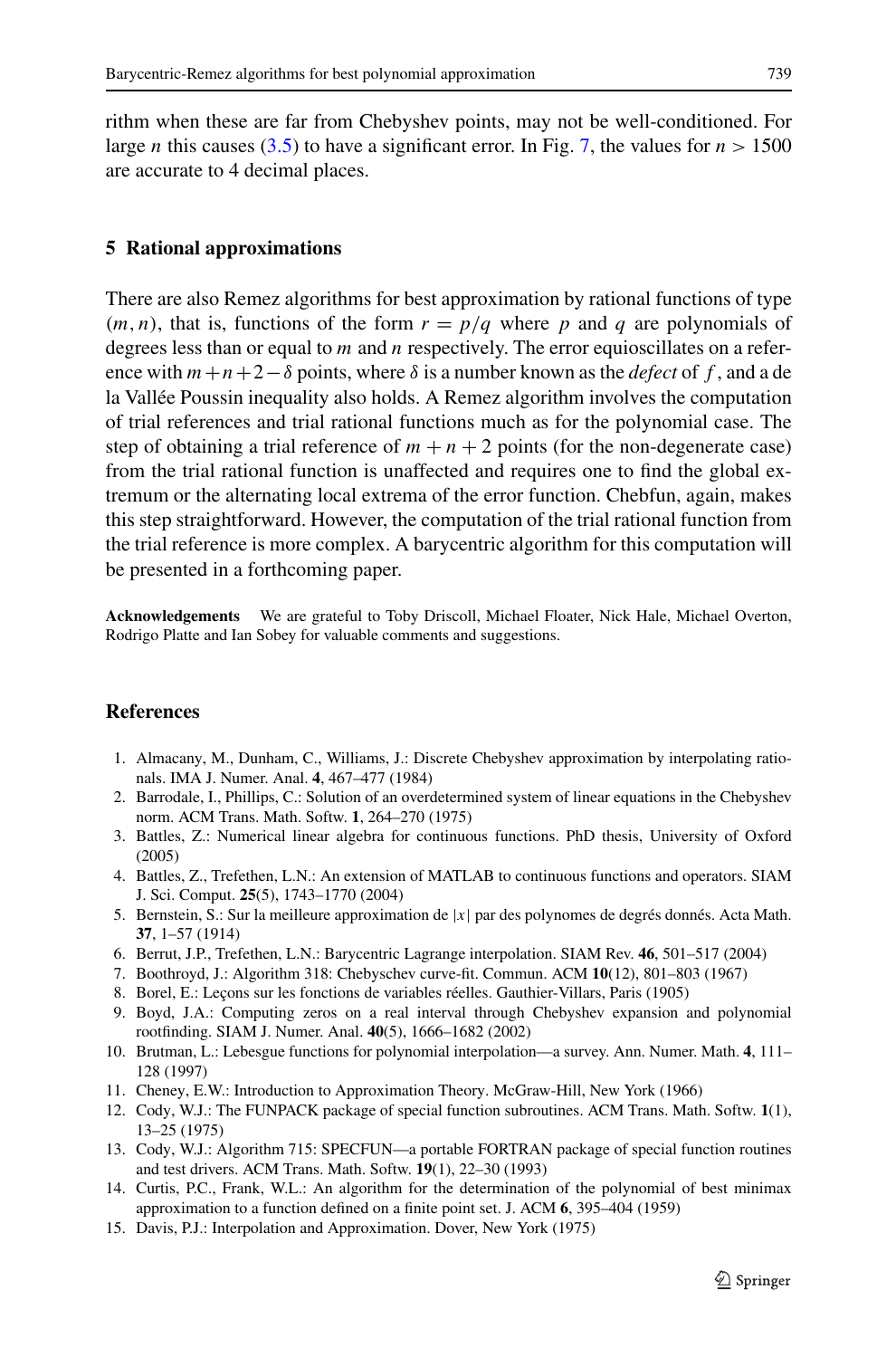- <span id="page-19-0"></span>16. de Boor, C., Rice, J.R.: Extremal polynomials with application to Richardson iteration for indefinite linear systems. SIAM J. Sci. Stat. Comput. **3**, 47–57 (1982)
- 17. de la Vallée Poussin, C.J.: Sur les polynomes d'approximation et la représentation approchée d'un angle. Acad. R. Belg., Bull. Cl. Sci. **12** (1910)
- 18. Dunham, C.B.: Choice of basis for Chebyshev approximation. ACM Trans. Math. Softw. **8**(1), 21–25 (1982)
- 19. Golub, G.H., Smith, L.B.: Algorithm 414: Chebyshev approximation of continuous functions by a Chebyshev system of functions. Commun. ACM **14**(11), 737–746 (1971)
- 20. Good, I.J.: The colleague matrix, a Chebyshev analogue of the companion matrix. Q. J. Math. **12**, 61–68 (1961)
- 21. Gutknecht, M.H., Trefethen, L.N.: Real polynomial Chebyshev approximation by the Carathéodory-Fejér method. SIAM J. Numer. Anal. **19**, 358–371 (1982)
- 22. Higham, N.J.: Accuracy and Stability of Numerical Algorithms, 2nd edn. SIAM, Philadelphia (2002)
- 23. Higham, N.J.: The numerical stability of barycentric Lagrange interpolation. IMA J. Numer. Anal. **24**, 547–556 (2004)
- 24. Kaufman, Jr., E.H., Leeming, D.J., Taylor, G.D.: Uniform rational approximation by differential correction and Remes-differential correction. Int. J. Numer. Methods Eng. **17**, 1273–1278 (1981)
- 25. Le Bailly, B., Thiran, J.P.: Computing complex polynomial Chebyshev approximants on the unit circle by the real Remez algorithm. SIAM J. Numer. Anal. **36**, 1858–1877 (1999)
- 26. Lorentz, G.G.: Approximation of Functions. Holt, Rinehart and Winston (1966)
- 27. MATLAB: User's Guide. The MathWorks Inc., Natick, Massachusetts
- 28. McClellan, J.H., Parks, T.W.: A personal history of the Parks-McClellan algorithm. IEEE Signal Process. Mag. **22**, 82–86 (2005)
- 29. McClellan, J.H., Parks, T.W., Rabiner, L.R.: A computer program for designing optimum FIR linear phase digital filters. IEEE Trans. Audio Electroacoust. **21**, 506–526 (1973)
- 30. Meinardus, G.: Approximation of Functions: Theory and Numerical Methods. Springer, Heidelberg (1967)
- 31. Mhaskar, H.N., Pai, D.V.: Fundamentals of Approximation Theory. Narosa Publishing House, New Delhi (2000)
- 32. Murnaghan, F.D., Wrench, J.W.: J.: The determination of the Chebyshev approximating polynomial for a differentiable function. Math. Tables Aids Comput. **13**, 185–193 (1959)
- 33. NAG: Library, Manual. The Numerical Algorithms Group, Ltd., Oxford, UK
- 34. Numerical Libraries, I.M.S.L.: Technical Documentation. Visual Numerics Inc., Houston
- 35. Pachón, R., Platte, R., Trefethen, L.N.: Piecewise smooth chebfuns. IMA J. Numer. Anal. (to appear)
- 36. Parks, T.W., McClellan, J.H.: Chebyshev approximation for nonrecursive digital filters with linear phase. IEEE Trans. Circuit Theory **19**, 189–194 (1972)
- 37. Powell, M.J.D.: Approximation Theory and Methods. Cambridge University Press, Cambridge (1981)
- 38. Rabinowitz, P.: Applications of linear programming to numerical analysis. SIAM Rev. **10**, 121–159 (1968)
- 39. Remes, E.: Sur le calcul effectif des polynomes d'approximation de Tchebychef. C. R. Acad. Sci. **199**, 337–340 (1934)
- 40. Remes, E.: Sur un procédé convergent d'approximations successives pour déterminer les polynomes d'approximation. C. R. Acad. Sci. **198**, 2063–2065 (1934)
- 41. Remes, E.: Sur la détermination des polynomes d'approximation de degré donnée. Commun. Soc. Math. Kharkov **10** (1934)
- 42. Rice, J.R.: The Approximation of Functions, vol. 1. Addison-Wesley, Reading (1964)
- 43. Sauer, F.W.: Algorithm 604: A FORTRAN program for the calculation of an extremal polynomial. ACM Trans. Math. Softw. **9**(3), 381–383 (1983)
- 44. Schmitt, H.: Algorithm 409, discrete Chebychev curve fit. Commun. ACM **14**, 355–356 (1971)
- 45. Simpson, J.C.: Fortran translation of algorithm 409, Discrete Chebychev curve fit. ACM Trans. Math. Softw. **2**, 95–97 (1976)
- 46. Specht, W.: Die Lage der Nullstellen eines Polynoms, IV. Math. Nachr. **21**, 201–222 (1960)
- 47. Steffens, K.G.: The History of Approximation Theory: From Euler to Bernstein. Birkhäuser, Boston (2006)
- 48. Stiefel, E.L.: Numerical methods of Tchebycheff approximation. In: Langer, R. (ed.) On Numerical Approximation, pp. 217–232. University of Wisconsin Press, Madison (1959)
- 49. Taylor, R., Totik, V.: Lebesgue constants for Leja points. IMA J. Numer. Anal. (to appear)